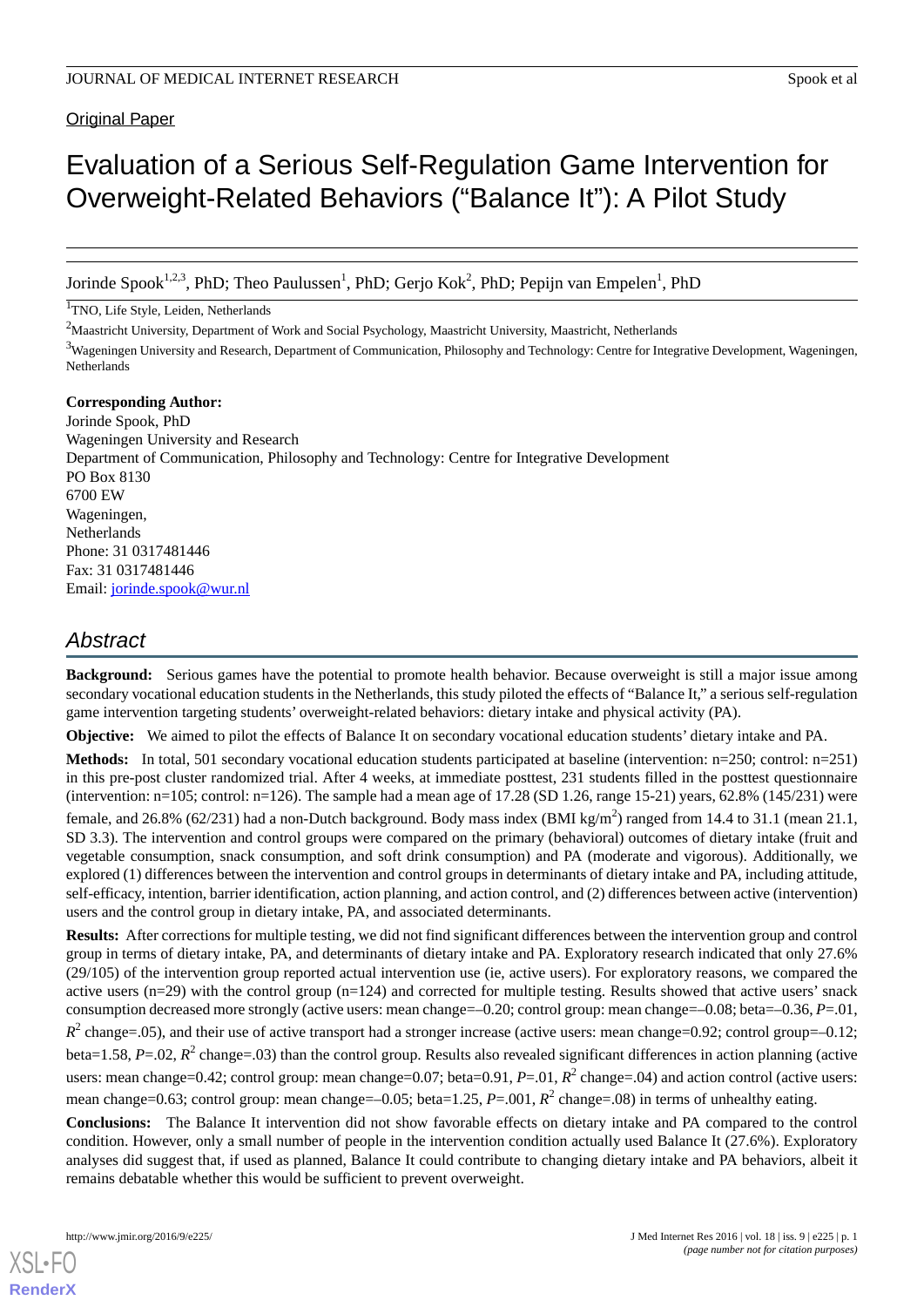*(J Med Internet Res 2016;18(9):e225)* doi:  $10.2196/$ jmir.4964

#### **KEYWORDS**

Balance It; effect evaluation; serious game; self-regulation; prevention and control; health promotion; dietary intake; physical activity

# *Introduction*

Overweight and obesity are related to various chronic health problems, including type 2 diabetes mellitus, cardiovascular disease, cancer, and also psychosocial problems [\[1](#page-10-0)-[6](#page-11-0)]. In the Netherlands, approximately 20% of youth (aged 16-20 years) from low socioeconomic status (SES) families are overweight or obese [[7\]](#page-11-1), and prevalence is even higher among youth with Turkish or Moroccan descent [[8](#page-11-2)[-10](#page-11-3)]. Treatment of overweight remains a challenge; hence, it is important to target overweight-related behaviors (eg, dietary intake and physical activity [PA]) in intervention studies designed to prevent overweight in low SES youth.

Recent advances in technology enable researchers to tailor dietary intake and PA interventions to the needs of the target population. Moreover, it is possible to design a program that is cost effective, that has a wide reach, and that can function as a standalone program [[11](#page-11-4)[,12](#page-11-5)]. Reviews highlight the potential of computer-tailored interventions in terms of effectively changing and promoting health-related behaviors [\[13](#page-11-6)-[15\]](#page-11-7), yet targeting young people; immigrant groups; people with a low, primary, or basic vocational education; and people with weak health motivation can still be challenging [\[16](#page-11-8)]. To overcome hurdles such as low reach and limited adoption of computer-tailored interventions, several strategies have been recommended, including increasing the interactivity and visual attractiveness of the program [\[17](#page-11-9)[-19](#page-11-10)]. Serious gaming is a promising method that can be used to stimulate intervention use because such games are designed to be highly enjoyable, attention grabbing, and intrinsically motivating [\[20](#page-11-11)[-23](#page-11-12)]. In previous research [[24\]](#page-12-0), serious gaming interventions (eg, "Diab" and "Nano") appeared to increase fruit and vegetable intake. However, playing these games did not increase water consumption, PA, or body composition. Thompson et al [\[25](#page-12-1)] indicated that action intentions may be an important component of successful interventions to stimulate youth fruit and vegetable intake [\[25](#page-12-1)], which in combination with coping plans may also account for PA [[26\]](#page-12-2). As such, these studies showed that serious games have great potential to change health-related behaviors. However, according to DeSmet et al [[19\]](#page-11-10), serious games generally fall short in applying effective behavior change methods to change health-related behaviors. DeSmet et al [\[19](#page-11-10)] advocate the use of dual theoretical frameworks, stressing the importance of a theoretical foundation in both behavioral prediction and game theories. To this end, we combined effective behavior change techniques (as applied in computer-tailored interventions) with serious gaming strategies to encourage intervention use and target health behavior change simultaneously. As such, we developed a serious self-regulation game intervention called "Balance It."

Balance It combines behavior change techniques derived from self-regulation theory [[27](#page-12-3)[,28](#page-12-4)] with serious game elements. It is

 $XS$  • FO **[RenderX](http://www.renderx.com/)** a serious self-regulation game designed to target dietary intake and PA among secondary vocational education students. Balance It was systematically developed by means of Intervention Mapping, a protocol that enables the systematic planning of theory- and evidence-based interventions [[29\]](#page-12-5). Further elaboration on the design rationale of Balance It can be found elsewhere [[30\]](#page-12-6). Our key research objectives in this pilot study were to (1) identify the effectiveness of Balance It on changes in (determinants of) secondary vocational education students' dietary intake and PA, and (2) evaluate the uptake and usage of the game and the game elements.

# *Methods*

#### **Study Design**

A cluster randomized trial was conducted in 2014/2015 with measurements taken at baseline, immediately posttest (after 4 weeks of game play), and at a 4-week follow-up. Fifteen vocational education schools in the Netherlands were approached to participate in this study. In total, 4 schools agreed to participate and were randomly assigned to the intervention or waiting list control group. To counteract contamination effects between participant groups and to increase participants' compliance with the study, random allocation to conditions took place at the level of schools [\[31](#page-12-7)]. All procedures were approved by The Research Ethics Board of the School of Psychology and Neuroscience (Maastricht University).

#### **Participants**

The power calculation (alpha=.05, beta=.80) was based on a mean effect size of 31 for dietary intake and PA intervention [[32\]](#page-12-8). This required a minimum of 130 participants for both the intervention and the control group. Students who did not have a mobile phone operating on iOS or Android were exempted from participation, as were students younger than 16 years or older than 21 years. Students younger than 16 years were exempted from participation because, within the Netherlands, individuals are allowed to provide informed consent from the age of 16 years. Participants older than 21 years were also exempted from participation because they had outgrown puberty and were not targeted by the intervention. All other students between the ages of 16 and 21 years were eligible for participation.

#### **Procedures**

One week before the study, participants received passive consent forms addressed to their parents or caregivers. At baseline, a research assistant went to the schools to introduce the study and to collect the survey data. In total, 238 students gave their consent to participate in this study. At baseline, participants filled out an online baseline questionnaire regarding their mean dietary intake and PA, social cognitive factors (ie, attitude, self-efficacy, and intention), perceived barriers, self-regulation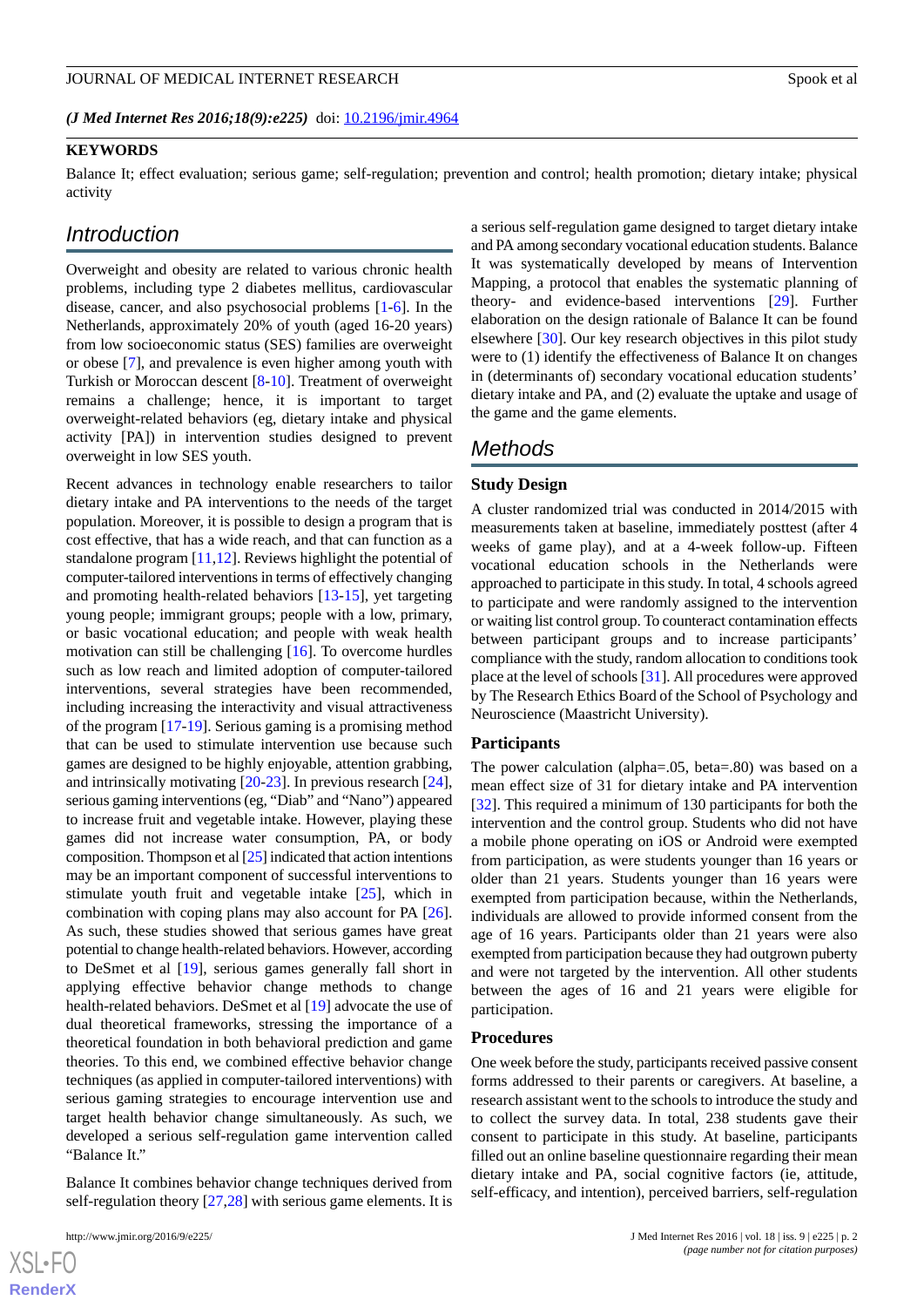skills, action planning, and action control. After they finished the questionnaire, participants received a link to the Balance It website and further instructions about downloading the Balance It app from the research assistant. All students received a posttest questionnaire 4 weeks after the baseline measure was taken. Participatory incentives of  $\epsilon$ 20 vouchers were randomly distributed among participants. The chance of winning a voucher increased with the number of measures completed (one measure 1:8, two measures 2:8).

### **Balance It**

Balance It was designed as a tailored, interactive multimedia game in which each game could be played either individually or competitively with others, at any time and place desired. It was designed as an educational, strategic game that could be played on a daily basis for 4 continuing weeks or on a weekly basis for 6 continuing weeks. Within each game, players set their own graded tasks (eg, to eat two pieces of fruit per day), which were selected from a multiple-choice list [\(Figure 1;](#page-2-0) [[30\]](#page-12-6)). They monitored and evaluated these goals on a daily or weekly

<span id="page-2-0"></span>**Figure 1.** Screenshots of task initiation in the Balance It app.

basis, depending on the type of game they chose to play. Each day or week, players were prompted with their goals and reminded to return to the game. Visual feedback on self-reported goal attainment was provided for each goal, and players were prompted to reflect on their condition and on the perceived barriers or facilitators of goal accomplishment. Finally, participants were encouraged to formulate implementation intentions. In turn, these implementation intentions, or strategies, could be set as reminder prompts at any specific time point the player preferred. Information about formulating implementation intentions was provided on the Balance It website. The website also provided a general overview of the participant's progress and a peer-support system (ie, the Balance It forum). Reinforcement was given in the form of obtainable "Tetris-shaped" building blocks and the allocation of "super powers" after goal accomplishment and self-evaluation of the targeted behavior. With these building blocks, players were encouraged to build a tower and to keep the tower in balance (see [Figure 1](#page-2-0); for a full description of the game design and content see [\[30](#page-12-6)]).



# **Waiting List Control Group**

At baseline, the control group was instructed to fill in the baseline questionnaire and informed that the researcher would return in 4 weeks for a posttest measure. Between measures, no interventions were offered by the researchers. Immediately following the posttest, students were provided with information about Balance It and given the opportunity to play.

# **Behavioral Outcome Measures**

# *Dietary Intake*

The assessment of dietary intake was derived from a validated food frequency questionnaire [[33\]](#page-12-9). Questions were related to the participant's mean daily fruit and vegetable intake, snack consumption, and soft drink consumption. Answers were given on an 8-point scale on which participants could record the number of days they consumed specific foods, ranging from 0 (never or almost never) to 7 (every day). In addition, the quantity of their dietary intake was assessed. Response categories ranged from 1 (half portion or piece a day) to 7 (three or more portions or pieces a day). Based on these scores, the mean intake per day was calculated.

# *Physical Activity*

The PA measures were derived from the Injuries and Physical Activity in the Netherlands ("Ongevallen en Bewegen in Nederland") questionnaire (validated; [[34\]](#page-12-10)). Questions were related to the participant's mean moderate PA (walking and cycling) and vigorous PA (exercise). For example, moderate PA was operationalized as "During the last week, how many days did you carry out 30 minutes of moderate PA?" Answers were given on an 8-point scale on which participants could rate the number of days they were moderately or vigorously active, ranging from 0=never or almost never to 7=every day.

# **Determinants of Dietary Intake**

In addition to the behavioral outcomes, social cognitive factors were measured for healthy dietary intake (fruit and vegetable intake) and unhealthy dietary intake (snacks, sweets, and soft drink consumption). All measures of determinants were preceded by a stem, followed by the behavioral outcome measures as subcategories.

#### *Attitude*

Attitudes toward dietary intake were assessed by three items using semantic differential response scales, such as "I think that eating two pieces of fruit a day is..." (1=very bad to 5=very good; 1=very unpleasant to 5=very pleasant; 1=very unhealthy



[XSL](http://www.w3.org/Style/XSL)•FO **[RenderX](http://www.renderx.com/)**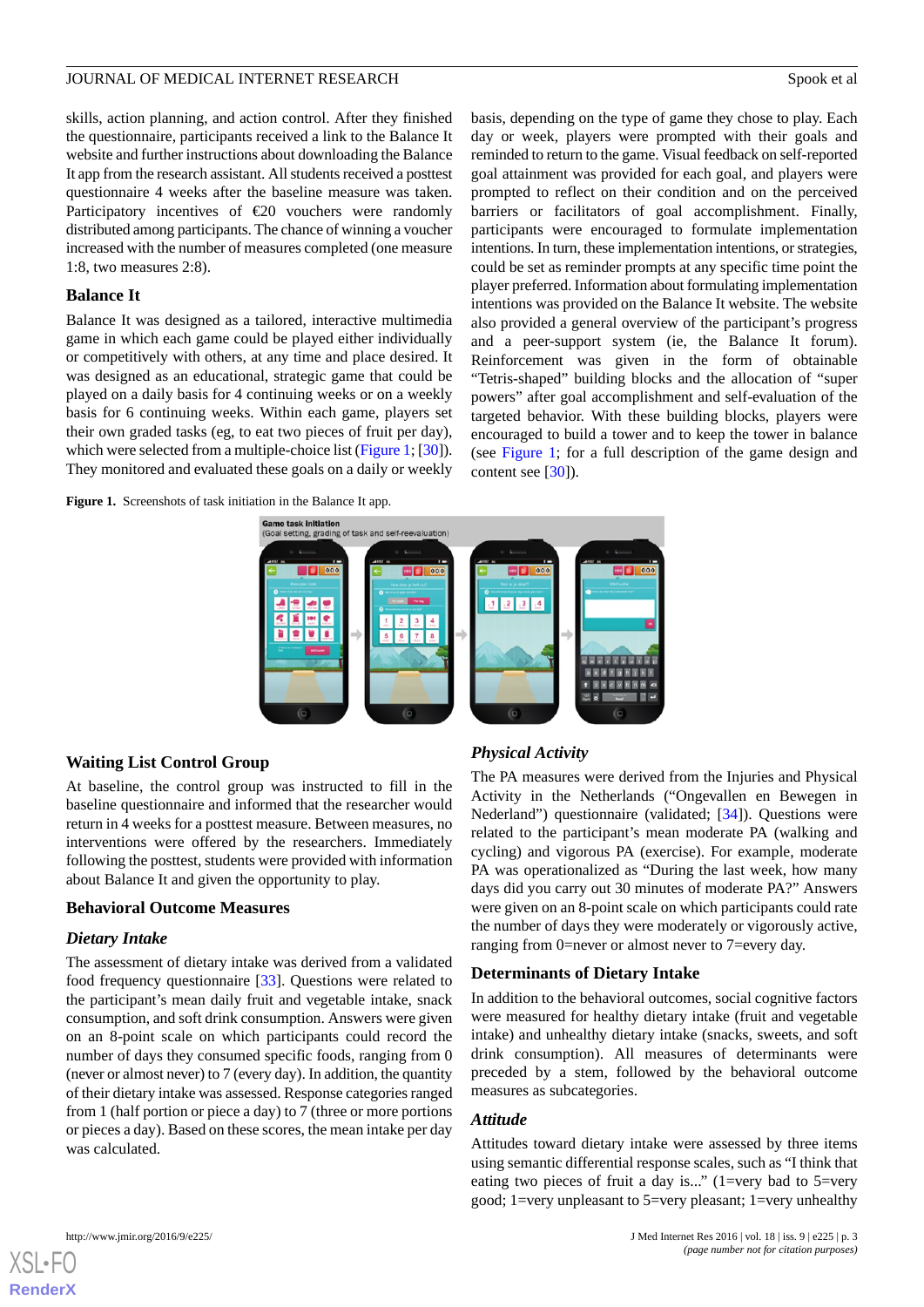to 5=very healthy) derived from [[35](#page-12-11)[,36](#page-12-12)]. Cronbach alpha for the healthy dietary intake attitude items was .87 and Cronbach alpha for the unhealthy dietary intake attitude items was .87.

#### *Self-Efficacy*

Self-efficacy toward dietary intake was assessed by one item preceded by a question stem: "If I want to, I am capable of..." Items were derived from van der Horst et al [[35\]](#page-12-11) and from Van Genugten et al [\[36](#page-12-12)]. Response options ranged from 1=definitely not to 5=definitely. Cronbach alpha for the healthy dietary intake self-efficacy items was .82. Cronbach alpha for the unhealthy dietary intake self-efficacy items was .88.

#### *Intention*

Dietary intake intention was assessed with one item preceded by the stem: "I planned to..." derived from [[35](#page-12-11)[,36](#page-12-12)]. Response options ranged from 1=definitely not to 5=definitely. Cronbach alpha for the healthy dietary intake intention items was .82. Cronbach alpha for the unhealthy dietary intake intention items was .93.

#### *Barrier Identification*

Barriers to healthy dietary intake were assessed separately from barriers to unhealthy dietary intake because different barriers influence fruit and vegetable intake and unhealthy dietary intake. Healthy dietary intake was assessed with five items using 5-point Likert scales: "I am capable of eating sufficient fruit and vegetables, also when I am..." Response options ranged from 1=definitely not to 5=definitely. Subcategories referred to when I am alone, during the weekend, when I am in a hurry, when I experience difficulties preparing fruits and vegetables, and when there is a lack of choice. Items were derived from previous measures [[37,](#page-12-13)[38](#page-12-14)]. Cronbach alpha for the healthy dietary intake barrier identification items was .86.

Barriers to unhealthy dietary intake were assessed with 13 items using 5-point Likert scales: "I am capable of eating a limited amount of unhealthy snacks, also when I am..." Response options ranged from 1=definitely not to 5=definitely. Subcategories referred to physical settings (eg, when I am at home), sedentary activities (eg, when I am watching TV), social settings (eg, when I am at a party), and mood (eg, when I am sad). Items were derived from previous measures [\[37](#page-12-13),[38\]](#page-12-14). Cronbach alpha of the unhealthy dietary intake barrier identification items was .96.

#### *Action Planning*

Action planning in terms of dietary intake was assessed by four items, such as "I have a clear plan for when I..." Response options ranged from 1=definitely not to 5=definitely. Subcategories referred to when, where, how, and how often participants planned to eat more healthy or less unhealthy foods (derived from [\[35](#page-12-11),[36\]](#page-12-12)). Cronbach alpha for the healthy dietary intake action planning items was .97. Cronbach alpha for the unhealthy dietary intake action planning items was .96.

#### *Action Control*

 $XS$ -FO **[RenderX](http://www.renderx.com/)**

Action control in terms of dietary intake was measured with four items using 5-point Likert scales, such as "During the last month, I have constantly monitored my..." Response options

ranged from 1=definitely not to 5=definitely. Subcategories referred to self-monitoring of fruit and vegetable consumption, awareness of fruit and vegetable standards, self-regulatory effort to eat more healthy and less unhealthy foods, and self-regulatory effort to conform to norm behavior (eg, eat two pieces of fruits a day) (derived from [\[39](#page-12-15)]). Cronbach alpha for the healthy dietary intake action control items was .94. Cronbach alpha for the unhealthy dietary intake action control items was .94.

#### **Determinants of Physical Activity**

Social cognitive factors were also measured for moderate PA (eg, walking and cycling) and vigorous PA (eg, exercising). All measures of PA determinants were preceded by a stem followed by the behavioral outcome measures subcategories.

#### *Attitude*

Attitudes toward PA was assessed by three items using semantic differential response scales, such as "I think that exercising is..." (1=very bad to 5=very good; 1=very unpleasant to 5=very pleasant; 1=very unhealthy to 5=very healthy) (derived from [[35,](#page-12-11)[36\]](#page-12-12)). Cronbach alpha for the PA attitude items was .79.

#### *Self-Efficacy*

Self-efficacy toward PA was assessed by one item preceded by a question stem: "If I want to, I am capable of..." Items were derived from Van der Horst et al [[35\]](#page-12-11) and Van Genugten et al [[36\]](#page-12-12). Response options ranged from 1=definitely not to 5=definitely. Cronbach alpha for the PA self-efficacy item was .75.

#### *Intention*

Intention was assessed with one item preceded by the stem: "I planned to..." (derived from [\[35](#page-12-11),[36\]](#page-12-12)). Response options ranged from 1=definitely not to 5=definitely. Cronbach alpha for the PA intention item was .73.

#### *Barrier Identification*

Barriers to PA were assessed with seven items using 5-point Likert scales, such as "I am capable of being more physically active, also when I am..." Response options ranged from 1=definitely not to 5=definitely. Subcategories referred to when I am busy, when I am stressed, if I failed last time, when I am tired, when it is raining, if I do not have the time, and if I do not get social support (derived from [[37](#page-12-13)[,38](#page-12-14)]). Cronbach alpha for the PA barrier identification items was .93.

#### *Action Planning*

Action planning in terms of PA was assessed by four items using 5-point Likert scales, such as "I have a clear plan for when I..." Response options ranged from 1=definitely not to 5=definitely. Subcategories referred to when, where, how, and how often participants planned to be more physically active (derived from [[35,](#page-12-11)[36](#page-12-12)]). Cronbach alpha for the PA action planning items was .96.

#### *Action Control*

Action control in terms of PA was measured with four items using 5-point Likert scales, such as "During the last month, I have constantly monitored my..." Response options ranged from 1=definitely not to 5=definitely. Subcategories referred to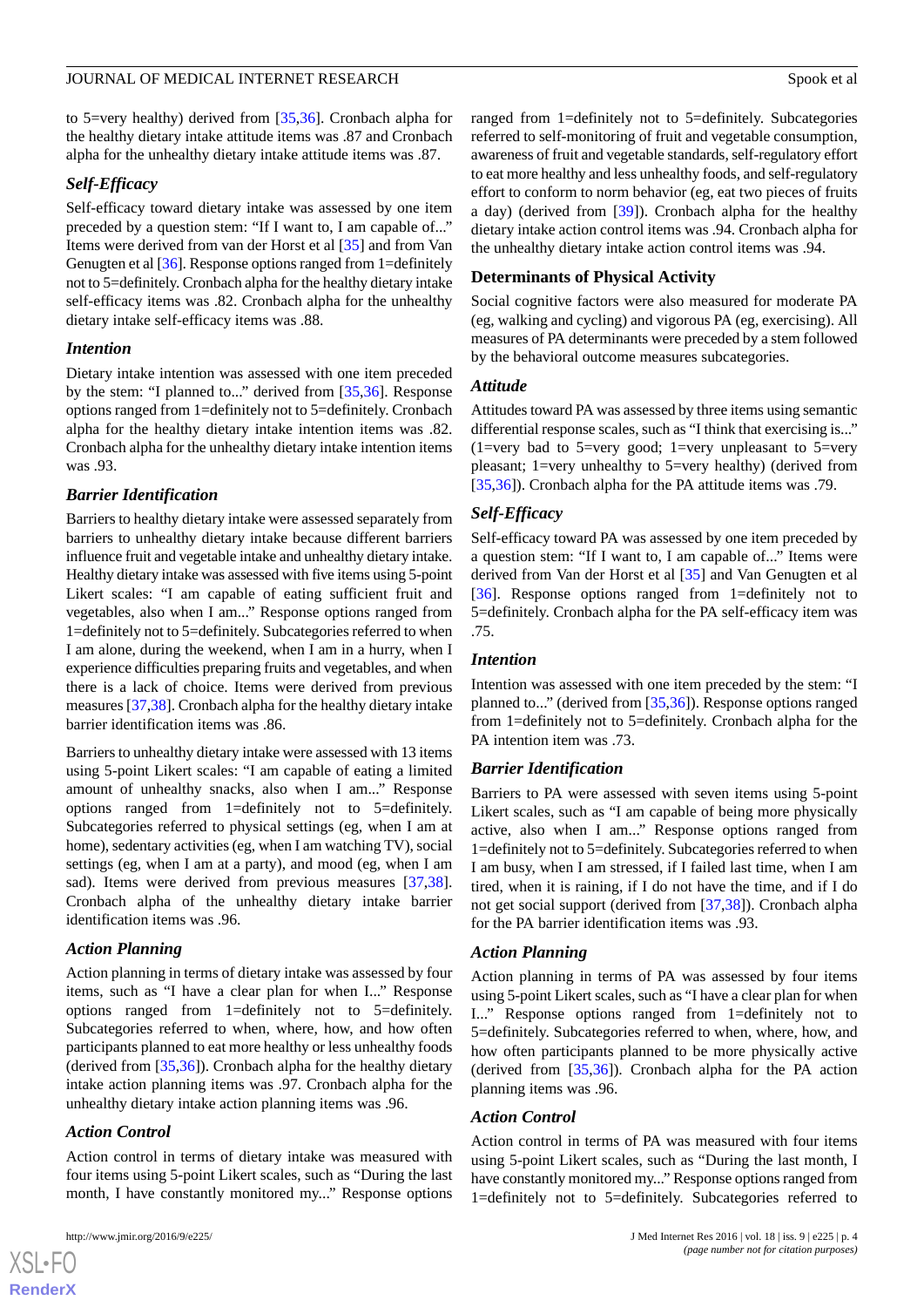self-monitoring of PA, awareness of PA standards, self-regulatory effort to be more physically active, and self-regulatory effort to conform to norm behavior (eg, to be moderately active) (derived from [\[39](#page-12-15)]). Cronbach alpha for the PA action control items was .94.

#### **Demographics**

Items regarding gender, age, BMI, educational level, cultural background, accommodation, and living situation were included at the beginning of the baseline measure. Ethnicity was defined according to the procedures of Statistics Netherlands; individuals were considered to have a Dutch background if both parents were born in the Netherlands. If one of the parents was born outside the Netherlands, the student was considered to have a non-Dutch background [[40\]](#page-12-16).

#### **Self-Reported Intervention Evaluation**

To evaluate subjective experience of using the Balance It app or website, 19 items regarding the Balance It app in general were preceded by the stem: "What did you think of..." Response options ranged from 1 (very bad) to 5 (very good) (compare attitude measures [\[35](#page-12-11)[,36](#page-12-12)]). Cronbach alpha for attitude toward the Balance It app in general was .98. The 13 items were preceded by the same stem and referred to the specific game elements included (eg, "What did you think of the theme of Balance It?). Response options ranged from 1 (very stupid) to 5 (very funny) (compare attitude measures [[35,](#page-12-11)[36](#page-12-12)]). Cronbach alpha for the attitude toward game elements was .98.

#### **Statistical Analyses**

Descriptive statistics were used to characterize both study groups at baseline (ie, gender, age, educational level, ethnicity, and and body mass index [BMI]). Chi-square tests and *t* tests were conducted to evaluate whether participant characteristics were related to drop out during the study. Because there was no significant differentiation between school levels, linear regression analyses were performed to study dietary intake and PA change over time, differences between the intervention and control groups, and differences between active users and the control group. In these analyses, primary outcomes were analyzed and differences between groups on determinants of the primary outcomes were explored (controlling for condition and baseline differences). After doing the linear regression analyses, multiple testing adjustment procedures were taken into account according to the Benjamini-Hochberg procedures (ie, we calculated the false discovery rates [FDR] for all primary outcomes and exploratory determinants of these outcome measures). A *P* value of .05 or lower was considered to be statistically significant. All analyses were conducted with IBM SPSS version 20.0 (IBM Corporation).

# *Results*

#### **Participants and Dropout Analysis**

In total, 501 students were invited to participate in this study (intervention:  $n=250$ ; control:  $n=251$ ; [Figure 2](#page-5-0)). Of all students invited, 488 participated (97.4%). We excluded 6 students because they were younger than 15 years and 29 students because they were older than 21 years. After exclusion, 228 participants in the intervention group and 225 in the control group remained at baseline. After 4 weeks, 117 participants dropped out from the intervention group, and 92 participants dropped out from the control group. Logistic regression analyses revealed that participants who dropped out were significantly older (mean 17.69, SD 1.53 years) than nondropouts (mean 17.28, SD 1.26 years; OR 0.81, 95% CI 0.71-0.93). Tests also showed that students with a non-Dutch background were more likely to drop out (119/209, 56.9%) than students with a Dutch background (86/209, 41.1%; OR 1.95, 95% CI 1.31-2.92; unknown background: 4/209, 1.9%). We did not find any significant differences in terms of gender, level of education, year of education, or BMI. The BMI distribution of the sample was comparable with previous research on secondary vocational education students' health and weight [\[41](#page-12-17)]. At final count, 105 participants were included in the intervention group and 126 participants were included in the control group.

#### *Active Users*

Of all participants who remained in the intervention group at posttest (n=105), 27.6% (29/105) reported actual intervention use. Compared to the control group (n=200), self-reported active users were less likely to follow vocational education related to care and well-being (*P*<.001) and more likely to follow vocational education in economics (*P*<.001). Active users were also more likely to be in their first year (n=100) as compared to the control group (ie, n=124; *P*=.01). The two groups did not significantly differ in age, gender, ethnicity, BMI, social vocational education sector, technique vocational education sector, or level of education.

#### **Baseline Between-Group Differences**

[Table 1](#page-6-0) presents the demographic background of Balance It participants at baseline (N=231). Compared to the control group (mean 17.52, SD 1.36 years), participants in the intervention group were younger (mean 16.96, SD 1.10 years; *P*=.05). They were also more likely to participate in the economics vocational education sector and less likely to participate in care and well-being, social work, and economy vocational education sectors. Finally, they were more likely to be in the first year of secondary vocational education. Therefore, we included these variables as covariates in all further analyses. We also controlled for baseline differences between the intervention group and the control group in case they differed in behavioral outcome and determinant measures. As such, the intervention group at baseline was more likely to use active transport as compared to the control group  $(P=0.04)$ . Therefore, we controlled for the use of active transport at baseline in further analyses concerning active transport.



**[RenderX](http://www.renderx.com/)**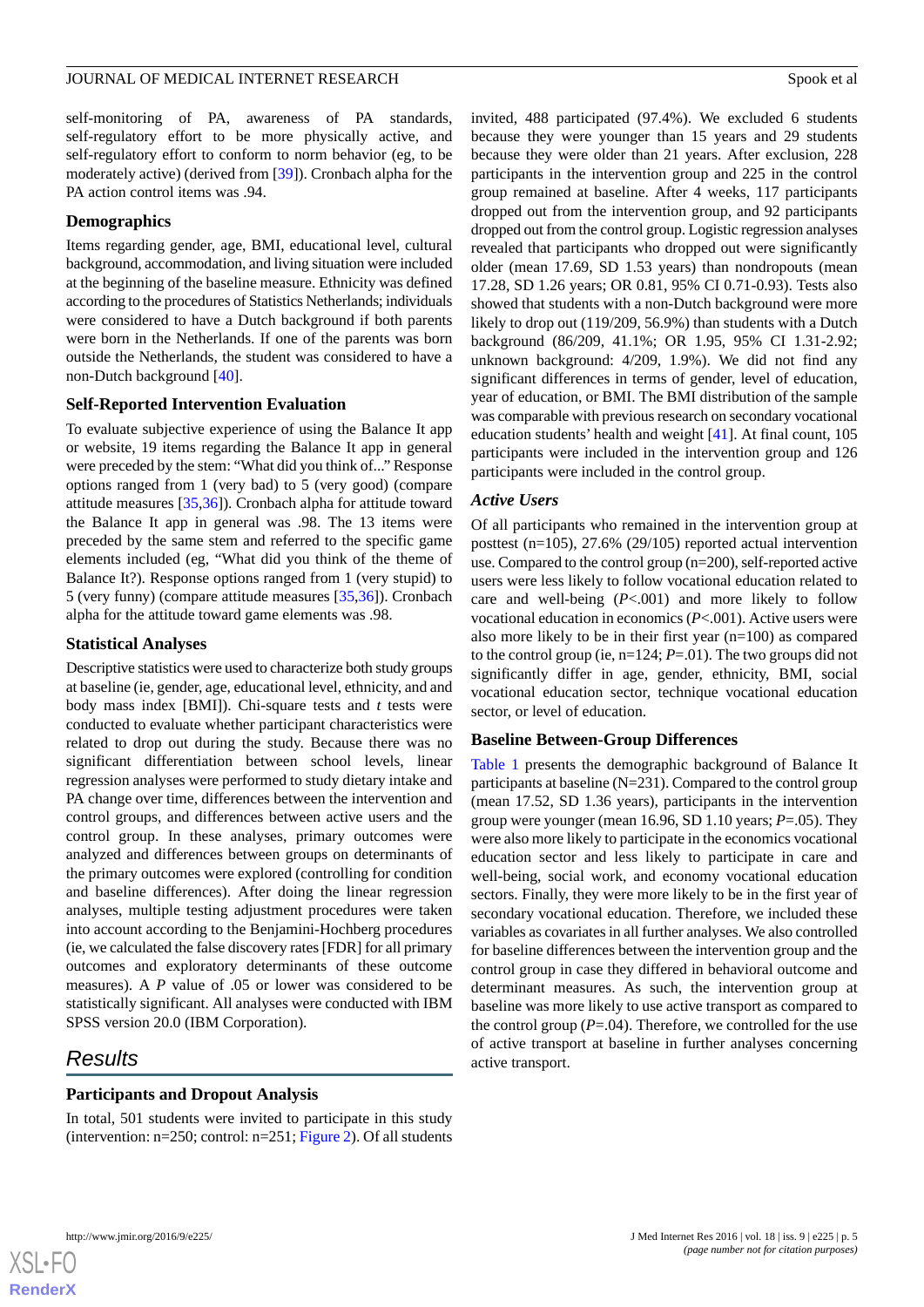# JOURNAL OF MEDICAL INTERNET RESEARCH Spook et al

<span id="page-5-0"></span>Figure 2. Flow diagram of the enrollment and selection of study participants.



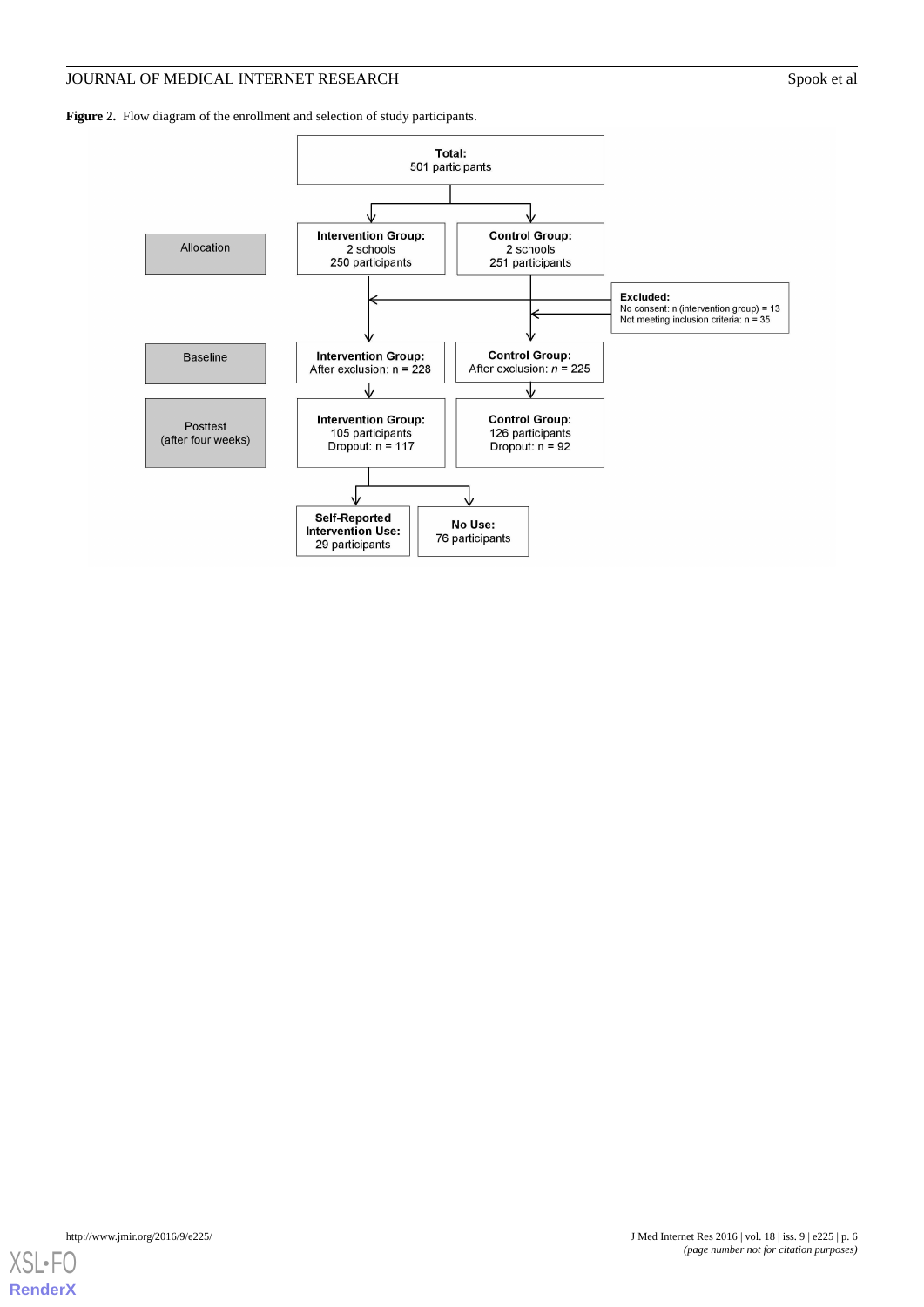# JOURNAL OF MEDICAL INTERNET RESEARCH Spook et al

<span id="page-6-0"></span>Table 1. Demographic background of Balance It participants at baseline (N=231).

| Demographic variables                    | Intervention group<br>$(n=105)$ | Control group<br>$(n=126)$ | $\chi^2$ (df) | $t_{227}$ | $P$ value |
|------------------------------------------|---------------------------------|----------------------------|---------------|-----------|-----------|
| Age (years), mean (SD)                   | 16.96(1.10)                     | 17.52(1.36)                |               | $-3.34$   | .003      |
| Gender (male), n (%)                     | 39(37.1)                        | 47 (37.3)                  | 0.0(1)        |           | .93       |
| Ethnicity (Dutch), n (%)                 | 77(73.3)                        | 92 (73.0)                  | 0.1(1)        |           | .77       |
| Vocational education sector track, n (%) |                                 |                            |               |           |           |
| Care and well-being                      | 25(23.8)                        | 115(91.3)                  | 108.4(1)      |           | .001      |
| Economics                                | 71 (67.6)                       | 0(0.0)                     | 128.9(1)      |           | .001      |
| Technique                                | 1(1.0)                          | 2(1.6)                     | 0.2(1)        |           | .69       |
| Social work                              | 0(0.0)                          | 1(1.0)                     | 0.8(1)        |           | .55       |
| Educational level, n (%)                 |                                 |                            | 0.5(1)        |           | .49       |
| Level 3                                  | 5(4.8)                          | 9(7.1)                     |               |           |           |
| Level 4                                  | 95 (90.5)                       | 115(91.3)                  |               |           |           |
| Year of education, $n$ (%)               |                                 |                            | 39.3(1)       |           | .001      |
| Year 1                                   | 100(100.0)                      | 84 (67.7)                  |               |           |           |
| Year 2                                   | 0(0.0)                          | 40(34)                     |               |           |           |
| <b>Living situation</b>                  |                                 |                            | 5.3(4)        |           | .26       |
| Both parents                             | 79 (76.7)                       | 100(79.4)                  |               |           |           |
| One parent                               | 19(18.4)                        | 16(12.7)                   |               |           |           |
| Alone                                    | 2(1.9)                          | 2(1.6)                     |               |           |           |
| Other                                    | 3(2.9)                          | 8(6.3)                     |               |           |           |
| BMI categories, n (%)                    |                                 |                            | 4.7(3)        |           | .66       |
| Underweight (BMI <18.5)                  | 8(12.7)                         | 10(11.2)                   |               |           |           |
| Normal weight (BMI 18.5-25)              | 47 (74.6)                       | 58 (65.1)                  |               |           |           |
| Overweight (BMI 25-30)                   | 8(12.7)                         | 18(20.2)                   |               |           |           |
| Obese $(BMI > 30)$                       | 0(0.0)                          | 3(3.4)                     |               |           |           |

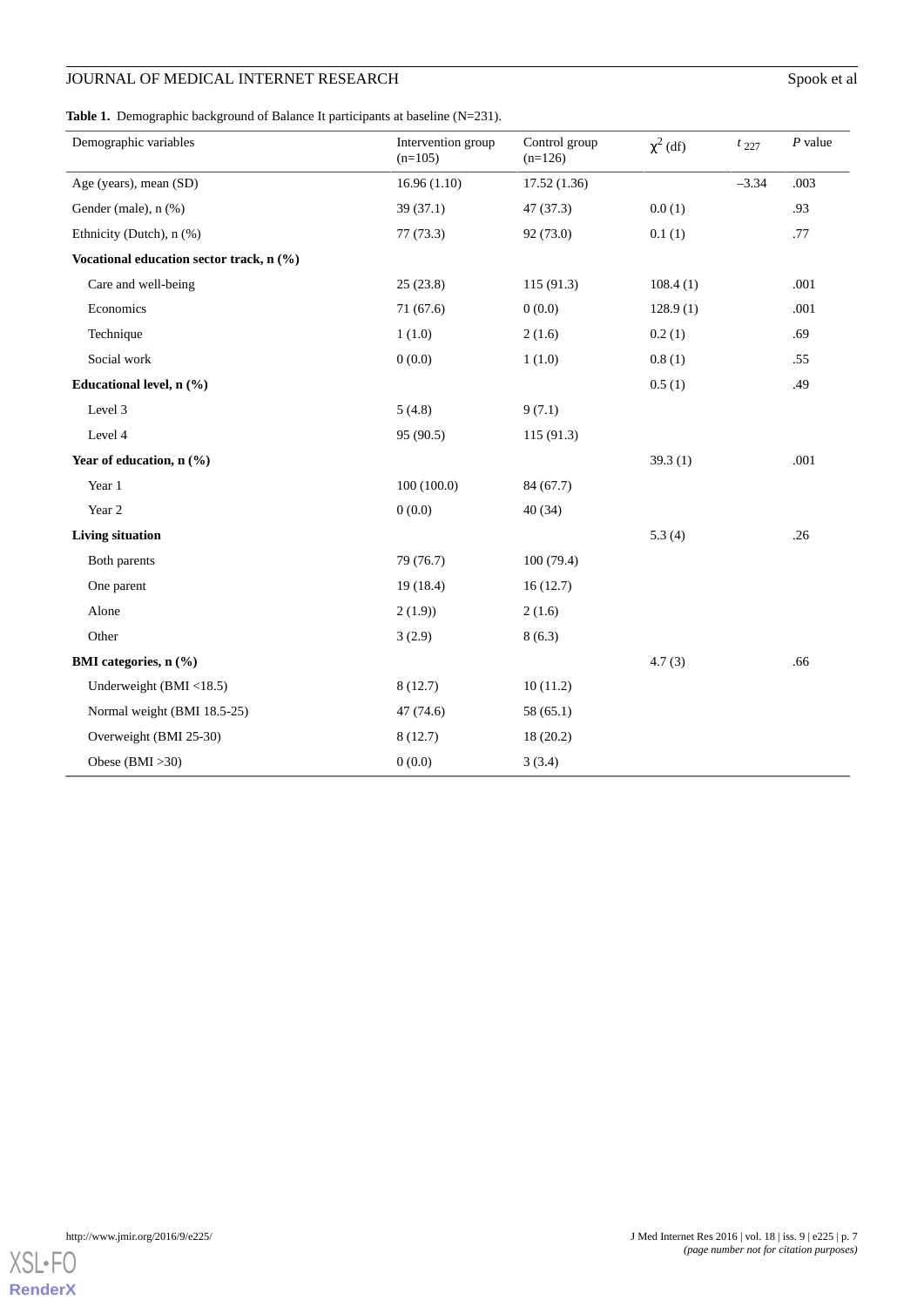# JOURNAL OF MEDICAL INTERNET RESEARCH Spook et al

# <span id="page-7-0"></span>Table 2. Effects of Balance It on behavioral outcomes and determinants.<sup>a</sup>

| Outcome variable                                               | $T0$ , mean $(SD)$ |               | T1, mean (SD) |             | T0-T1, $\Delta$ mean    |          | Difference test            |              |
|----------------------------------------------------------------|--------------------|---------------|---------------|-------------|-------------------------|----------|----------------------------|--------------|
|                                                                | Intervention       | Control       | Intervention  | Control     | Control<br>Intervention |          | $\, {\bf B}$               | $R^2$ change |
|                                                                | $(n=103)^{b}$      | $(n=125)^{c}$ | $(n=103)^d$   | $(n=125)^e$ |                         |          | (95% CI)                   |              |
| <b>Behavioral outcomes</b>                                     |                    |               |               |             |                         |          |                            |              |
| Fruit intake                                                   | 0.81               | $0.80\,$      | 1.05          | 0.81        | 0.14                    | $0.01\,$ | 0.21                       | .01          |
| (mean portion/day)                                             | (0.68)             | (0.68)        | (0.75)        | (0.62)      |                         |          | $(-0.07 \text{ to } 0.49)$ |              |
| Vegetable intake                                               | 1.26               | 1.32          | 1.21          | 1.28        | $-0.05$                 | $-0.04$  | $-0.03$                    | .00.         |
| (mean portion/day)                                             | (0.33)             | (0.38)        | (0.41)        | (0.36)      |                         |          | $(-0.15, 0.10)$            |              |
| Snack consumption                                              | 0.91               | 0.98          | 0.86          | 0.90        | $-0.05$                 | $-0.08$  | 0.01                       | .00          |
| (mean portion/day)                                             | (0.50)             | (0.51)        | (0.51)        | (0.48)      |                         |          | $(-0.17 \text{ to } 0.19)$ |              |
| Soft drink consump-                                            | 1.07               | 1.11          | 0.92          | 1.07        | $-0.15$                 | $-0.04$  | $-0.25$                    | .03          |
| tion                                                           | (0.53)             | (0.59)        | (0.57)        | (0.57)      |                         |          | $(-0.45)$ to               |              |
| (mean portion/day)                                             |                    |               |               |             |                         |          | $-0.05$ )                  |              |
| Moderate PA                                                    | 4.30               | 3.82          | 3.91          | 3.31        | $-0.39$                 | $-0.51$  | 0.20                       | .00          |
| $\left(\text{days}\right)^f$                                   | (2.41)             | (2.67)        | (2.54)        | (2.51)      |                         |          | $(-0.87 \text{ to } 1.27)$ |              |
| Vigorous PA                                                    | 5.21               | 5.25          | 4.74          | 4.78        | $-0.47$                 | $-0.47$  | 0.10                       | .00.         |
| (days)                                                         | (2.26)             | (2.07)        | (2.47)        | (2.27)      |                         |          | $(-0.12 \text{ to } 1.33)$ |              |
| Active transport                                               | 2.55               | 2.50          | 3.20          | 2.38        | 0.65                    | $-0.12$  | 0.94                       | .02          |
| (days)                                                         | (1.99)             | (2.37)        | (2.51)        | (2.13)      |                         |          | $(0.06 \text{ to } 1.81)$  |              |
| Determinants: fruit and vegetable intake (5-point scale)       |                    |               |               |             |                         |          |                            |              |
| Attitude                                                       | 4.01               | 3.98          | 3.93          | 4.00        | $-0.08$                 | $0.02\,$ | $-0.26$                    | .02          |
|                                                                | (0.53)             | (0.60)        | (0.80)        | (0.64)      |                         |          | $(-0.51)$ to<br>$-0.02$ )  |              |
| Self-efficacy                                                  | 4.33               | 4.29          | 4.04          | 4.13        | $-0.29$                 | $-0.16$  | $-0.44$                    | $.02\,$      |
|                                                                | (0.80)             | (0.81)        | (1.02)        | (0.92)      |                         |          | $(-0.85 \text{ to } 0.03)$ |              |
| Intention                                                      | 3.86               | 3.73          | 3.66          | 3.67        | $-0.20$                 | $-0.06$  | $-0.32$                    | $.01\,$      |
|                                                                | (1.00)             | (1.05)        | (1.09)        | (1.11)      |                         |          | $(-0.74 \text{ to } 0.09)$ |              |
| Perceived barriers                                             | 3.45               | 3.52          | 3.53          | 3.49        | $0.08\,$                | $-0.03$  | 0.13                       | .00.         |
|                                                                | (0.89)             | (0.96)        | (1.03)        | (0.91)      |                         |          | $(-0.24 \text{ to } 0.51)$ |              |
| Action planning                                                | 3.04               | 3.05          | 3.37          | 2.86        | 0.33                    | $-0.19$  | 0.36                       | .01          |
|                                                                | (1.13)             | (1.14)        | (1.05)        | (1.20)      |                         |          | $(-0.10 \text{ to } 0.82)$ |              |
| Action control                                                 | 2.89               | 2.80          | 3.40          | 2.86        | 0.51                    | 0.06     | 0.53                       | .02          |
|                                                                | (1.26)             | (1.17)        | (1.14)        | (1.20)      |                         |          | $(0.04 \text{ to } 1.02)$  |              |
| Determinants: snack and soft drink consumption (5-point scale) |                    |               |               |             |                         |          |                            |              |
| Attitude                                                       | 3.63               | 3.42          | 3.72          | 3.63        | 0.09                    | 0.19     | $-0.23$                    | .01          |
|                                                                | (0.66)             | (0.61)        | (0.87)        | (0.67)      |                         |          | $(-0.53 \text{ to } 0.06)$ |              |
| Self-efficacy                                                  | 4.28               | 4.10          | 3.92          | 3.91        | $-0.36$                 | $-0.19$  | $-0.37$                    | .01          |
|                                                                | (0.77)             | (0.83)        | (1.04)        | (0.94)      |                         |          | $(-0.84 \text{ to } 0.09)$ |              |
| Intention                                                      | 3.75               | 3.40          | 3.60          | 3.35        | $-0.15$                 | $-0.05$  | $-0.14$                    | .00          |
|                                                                | (1.03)             | (1.03)        | (1.05)        | (1.08)      |                         |          | $(-0.55 \text{ to } 0.28)$ |              |
| Perceived barriers                                             | 3.52               | 3.35          | 3.48          | 3.37        | $-0.04$                 | 0.02     | 0.21                       | .01          |
|                                                                | (0.98)             | (0.92)        | (1.01)        | (0.89)      |                         |          | $(-0.18 \text{ to } 0.59)$ |              |
| Action planning                                                | 3.11               | 2.99          | 3.37          | 3.06        | 0.27                    | 0.07     | 0.33                       | .01          |
|                                                                | (1.13)             | (1.11)        | (1.06)        | (1.07)      |                         |          | $(-0.12 \text{ to } 0.77)$ |              |
| Action control                                                 | 2.96               | 2.78          | 3.28          | 2.73        | 0.32                    | $-0.05$  | 0.48                       | .02          |
|                                                                | (1.27)             | (1.16)        | (1.15)        | (1.20)      |                         |          | $(-0.01 \text{ to } 0.97)$ |              |

```
XSL•FO
RenderX
```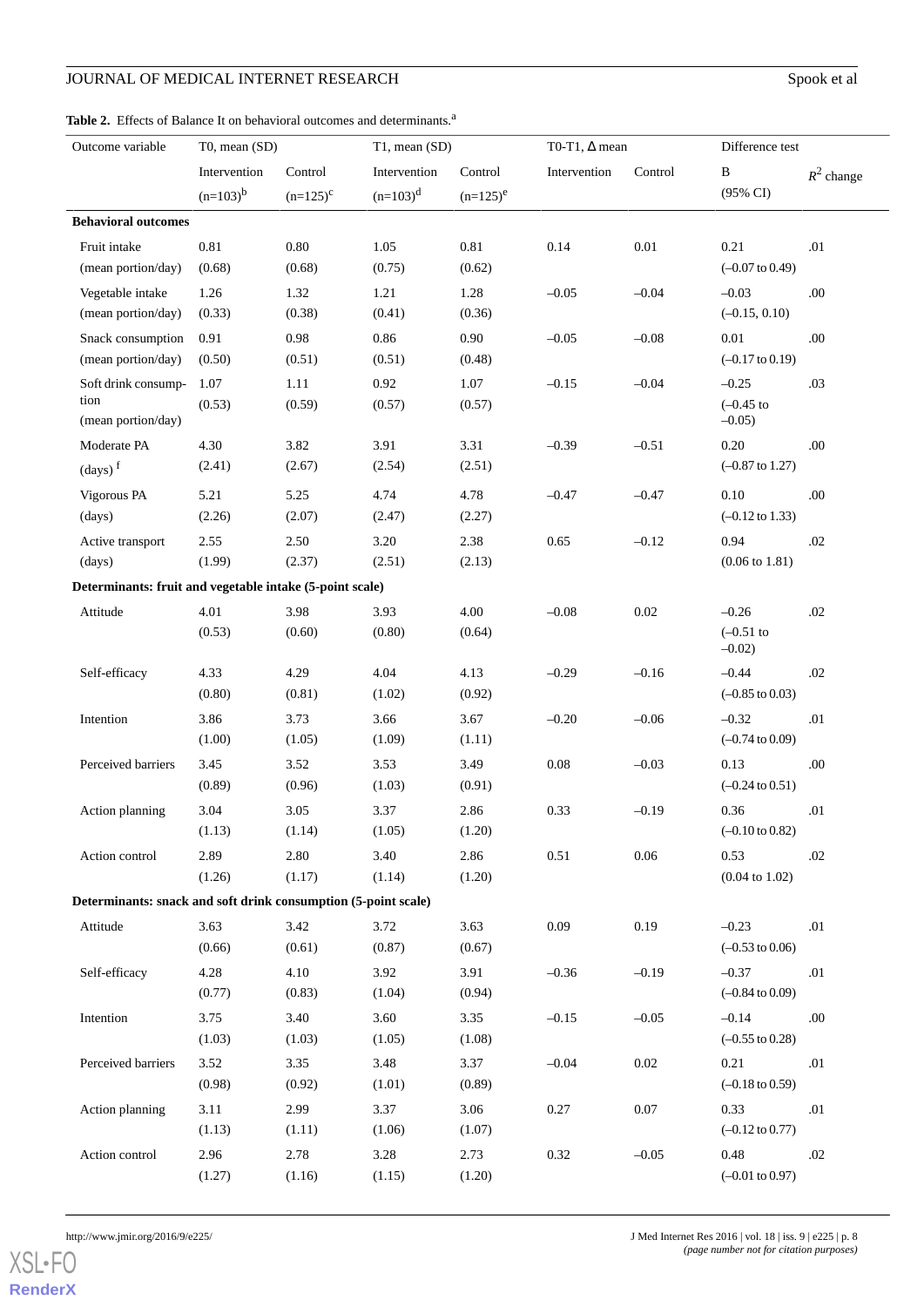| Outcome variable                 | $T0$ , mean $(SD)$            |                          | $T1$ , mean $(SD)$          |                        | T0-T1, $\Delta$ mean |         | Difference test                       |              |
|----------------------------------|-------------------------------|--------------------------|-----------------------------|------------------------|----------------------|---------|---------------------------------------|--------------|
|                                  | Intervention<br>$(n=103)^{b}$ | Control<br>$(n=125)^{c}$ | Intervention<br>$(n=103)^d$ | Control<br>$(n=125)^e$ | Intervention         | Control | B<br>$(95\% \text{ CI})$              | $R^2$ change |
| Determinants: PA (5-point scale) |                               |                          |                             |                        |                      |         |                                       |              |
| Attitude                         | 4.21<br>(0.53)                | 4.21<br>(0.58)           | 4.02<br>(0.85)              | 4.13<br>(0.60)         | $-0.20$              | $-0.09$ | $-0.18$<br>$(-0.43 \text{ to } 0.07)$ | .01          |
| Self-efficacy                    | 4.42<br>(0.66)                | 4.30<br>(0.82)           | 3.98<br>(1.04)              | 4.08<br>(0.89)         | $-0.44$              | $-0.22$ | $-0.39$<br>$(-0.80 \text{ to } 0.02)$ | .02          |
| Intention                        | 4.01<br>(0.96)                | 3.87<br>(1.03)           | 3.70<br>(1.07)              | 3.68<br>(1.04)         | $-0.31$              | $-0.19$ | $-0.44$<br>$(-0.87)$ to<br>$-0.01$ )  | .02          |
| Perceived barriers               | 3.47<br>(1.02)                | 3.16<br>(1.05)           | 3.39<br>(1.09)              | 3.16<br>(1.04)         | $-0.08$              | 0.00    | $-0.03$<br>$(-0.40 \text{ to } 0.35)$ | .00          |
| Action planning                  | 3.26<br>(1.17)                | 3.21<br>(1.08)           | 3.43<br>(1.06)              | 3.16<br>(1.06)         | 0.17                 | $-0.05$ | 0.27<br>$(-0.19 \text{ to } 0.74)$    | .01          |
| Action control                   | 3.05<br>(1.26)                | 2.93<br>(1.16)           | 3.38<br>(1.09)              | 2.82<br>(1.16)         | 0.33                 | $-0.11$ | 0.60<br>$(0.15 \text{ to } 1.04)$     | .03          |

<sup>a</sup> Differences between the intervention group and control group at posttest measurement are derived via linear regression analyses for linear variables (B and 95% CI are reported), correcting for the baseline score of Y, and demographic variables for which differences were found between groups at baseline (age, vocational education sector, year of education, and the use of active transport); corrected for multiple testing (based on false discovery rate).

 $<sup>b</sup>$  Except for action planning and action control for fruit and vegetable intake, snack and soft drink consumption, and PA (n=99).</sup>

 $c$  Except for action planning and action control for fruit and vegetable intake, snack and soft drink consumption, and PA (n=124).

<sup>d</sup> Except for fruit and vegetable intake and snack and soft drink consumption (n=126), moderate PA (n=124), and active transport (n=123) for behavioral outcomes, and as follows for fruit and vegetable intake, snack and soft drink consumption, and PA: attitude (n=99), self-efficacy and intention (n=96), perceived barriers (n=95), and action planning and action control (n=92).

 $e$  Except for fruit and vegetable intake and soft drink consumption (n=104), moderate PA (n=101), vigorous PA (n=98), and active transport (n=99) for behavioral outcomes, and action planning and action control for fruit and vegetable intake, snack and soft drink consumption, and PA (n=124). f Physical Activity.

### **Group Comparison: Intervention Versus Control Group**

Change scores for the intervention group were compared with change scores for the control group for both behavioral (primary) outcome measures and determinants (secondary outcome measures). All findings of the linear regressions are presented in [Table 2](#page-7-0).

# *Exploratory Analysis: Primary Outcomes and Determinants of Primary Outcomes*

After correcting for multiple testing, we did not find significant differences in change scores between the intervention group and the control group for dietary intake and PA (see [Table 2\)](#page-7-0). There were no significant differences in change scores between the two groups on determinants of dietary intake and PA.

# *Exploratory Analyses: Active Users Versus the Control Group*

The same regression analyses performed to compare the intervention and control groups were also used to compare the groups "active users" in the intervention group (29/103, 28.2%) and the control group  $(n=124)$ . Allocation to these groups was based on self-reported intervention use. There were no significant baseline differences between active and nonactive users in the intervention group.

#### **Baseline Differences Between Active Users and the Control Group**

Compared to the control group, active users were more likely to participate in the economics vocational education sector  $(\chi^2)$ <sub>1</sub>=90.4, *P*<.001) and active users were more likely to be in the first year of secondary vocational education ( $\chi^2$ <sub>1</sub>=12.3, *P*<.001). Therefore, we controlled for these differences in the following analyses. We also controlled for baseline differences between the active users and the control group in case they differed significantly on primary behavioral outcomes and exploratory determinant measures. We found that the active users at baseline were more likely to use active transport as compared to the control group (*P*=.04). Therefore, we controlled for the use of active transport at baseline in all subsequent analyses concerning active transport.

### **Exploratory Analysis: Active Users Versus the Control Group**

After correcting for multiple testing, we found that active users reported marginally stronger increases in fruit intake (active users: mean change=0.51; control group: mean change=0.01; beta=0.34, *P*=.06, *R* 2 change=.02), stronger decreases in snack consumption (active users: mean change=–0.20; control group: mean change=–0.08; beta=–0.36, *P*=.01, *R* 2 change=.05), and

 $XS$ -FO **[RenderX](http://www.renderx.com/)**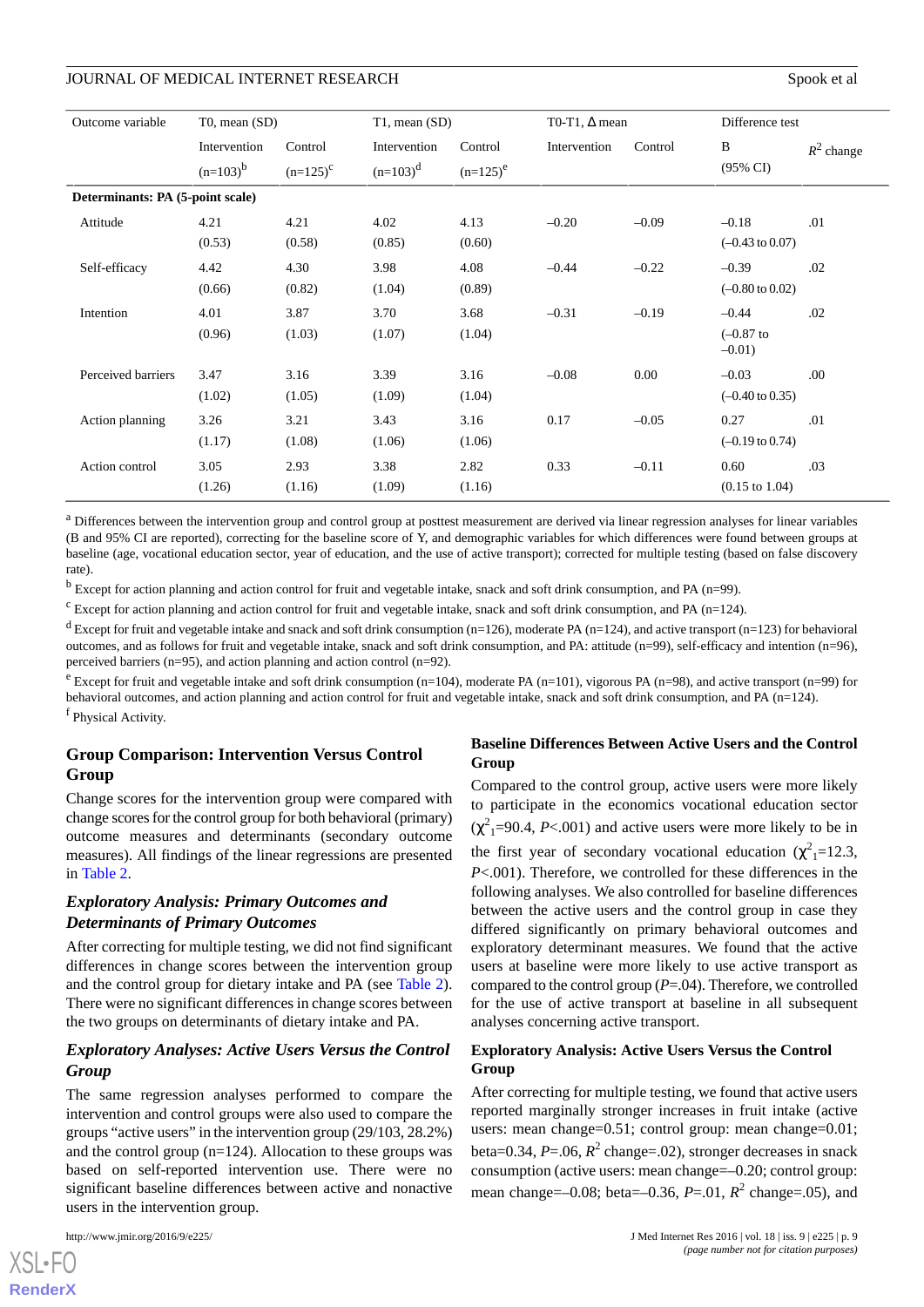stronger increased use of active transport (active users: mean change=0.92; control group: mean change=–0.12; beta=1.58,  $P = .02$ ,  $R^2$  change=.03). In terms of unhealthy eating, results also revealed significant differences in action planning (active users: mean change=0.42; control group: mean change=0.07; beta= $0.91$ ,  $P = 01$ ,  $R^2$  change= $.04$ ), and PA (active users: mean change=0.44; control group: mean change=–0.05; beta=0.83,  $P = .03$ ,  $R^2$  change=.03), and action control (active users: mean change=0.63; control group: mean change=–0.05; beta=1.25,  $P = 0.001$ ,  $R^2$  change= $.08$ ).

### **Process Evaluation of Self-Reported and Registered Game Play**

User data (an objective measure) showed that Balance It was played 771 times in total. These games primarily consisted of daily tasks (671/771, 87.0%) and individual game play (632/771, 82.0%). Of all the goals set (ie, type of tasks), players chose to improve their fruit intake in 15.0% of all cases (116/771 of which 44.0%, 51/116 of the goals were accomplished), 3.0% opted to increase their vegetable intake (23/771 of which 39%, 9/23 of the goals were accomplished), 29.1% opted to decrease their snack consumption (224/771 of which 70.1%, 157/224 of the goals were accomplished), 8.9% opted to decrease their soft drink consumption (69/771 of which 63%, 44/69 of soft drink-related goals were accomplished), 31.0% opted to increase their moderate PA (239/771 of which 54.8%, 131/239 of moderate PA goals were accomplished), and 13.0% opted to increase their vigorous PA (100/771 of which 39%, 39/100 of vigorous PA goals were accomplished). Goal accomplishment was more likely when participants were motivated (OR 2.6, 95% CI 1.9-3.5), and less likely when they did not have the time (OR 0.6, 95% CI 0.4-0.9) or when they experienced the location as a barrier (OR 0.6, 95% CI 0.4-0.9).

At posttest, 50% (15/29) of the participants who used the intervention reported that they played Balance It because they wished to have a healthier lifestyle, and 50% (14/29) played the game because they were asked to for the purpose of our study (29/103). Of the participants who did not play Balance It, 24% (18/74) reported that they did not have the time to play. The participants who used the intervention were, on average, neutral to positive about the Balance It app. When asked whether they were planning to recommend Balance It to others, participants gave a mean score of 3.14 (SD 1.03) on a scale ranging from 1 (very bad) to 5 (very good); likewise, the mean rating for the tutorial (using the same scale) was 3.72 (SD 0.75). Also, the specific game elements were evaluated neutrally to positively, on average, ranging from 3.43 (SD 1.00) on a scale ranging from 1 (very stupid) to 5 (very nice) for the construction worker, to 3.62 (SD 0.90) for the option of using special powers on the tower of an opponent. The mean overall rating given for the Balance It app (on a scale of 1 to 10, 1=the lowest grade, 10=the highest grade) was 6.71 (SD 1.96). The mean overall rating for the website (using the same scale) was 6.50 (SD 1.40).

# *Discussion*

The aim of this study was to pilot the effects of Balance It, a serious game intervention targeting secondary vocational education students' dietary intake and PA.

### **Main Findings**

No significant differences between the intervention and control groups in terms of dietary intake and PA (the primary outcomes) were observed. Additional exploratory analyses did not reveal significant differences in change scores between the intervention and control group in terms of psychological determinants of dietary intake and PA, as targeted by Balance It.

The study also revealed that the number of people that used the Balance It intervention was less than expected because only 27.6% used it as intended. For exploratory purposes, we examined the potential of Balance It among active users by comparing participants in the intervention group who reported that they had used the intervention with the control group. We did find that active users increased their fruit consumption marginally and active transport significantly, and showed stronger decreases in snack consumption compared to the control group. Although we should acknowledge that other factors could explain these differences (ie, self-selection), the findings could indicate Balance It may contribute to changes in PA and dietary intake if used as planned.

Taking into account that a difference of 100 kcal in daily caloric intake/expenditure can contribute to overweight prevention [\[42](#page-12-18)], the increase in active transportation by 0.92 days on average may contribute to the prevention of overweight. Snack consumption was only decreased by a mean 0.20 snack portions per day, which may not be sufficient to make a change in daily energy balance. Nevertheless, active users showed an improvement in action planning and action coping skills to decrease their snack consumption, which may be related to students' increase in fruit consumption as a healthy alternative to unhealthy snacks. Nevertheless, the changes observed may not be large enough to prevent overweight. In general, active users rated the intervention moderately positively and registered data showed that active users mainly opted to decrease their snack consumption (29.1%) or to increase their moderate PA (31.0%).

Consistent with previous serious gaming studies targeting dietary intake and PA, our results suggest that the use of a self-regulation game intervention could improve dietary intake and active transport among youth [[24,](#page-12-0)[43\]](#page-12-19). Despite the significant increase in use of active transport for the intervention users, they did not report a significant increase in moderate or vigorous PA. That we found no direct effect of the intervention on PA may be because posttest measures took place after 4 weeks of game play, whereas PA goals were partially set on a weekly basis, taking up to 6 weeks of game play, and therefore were not yet completed at the time of the posttest measure. The 4-week period may also be too short to expect change in PA [[44\]](#page-12-20).

Previous research shows that youth from low SES families are less engaged with health behaviors and not as successful in

```
XSI - F(
```
**[RenderX](http://www.renderx.com/)**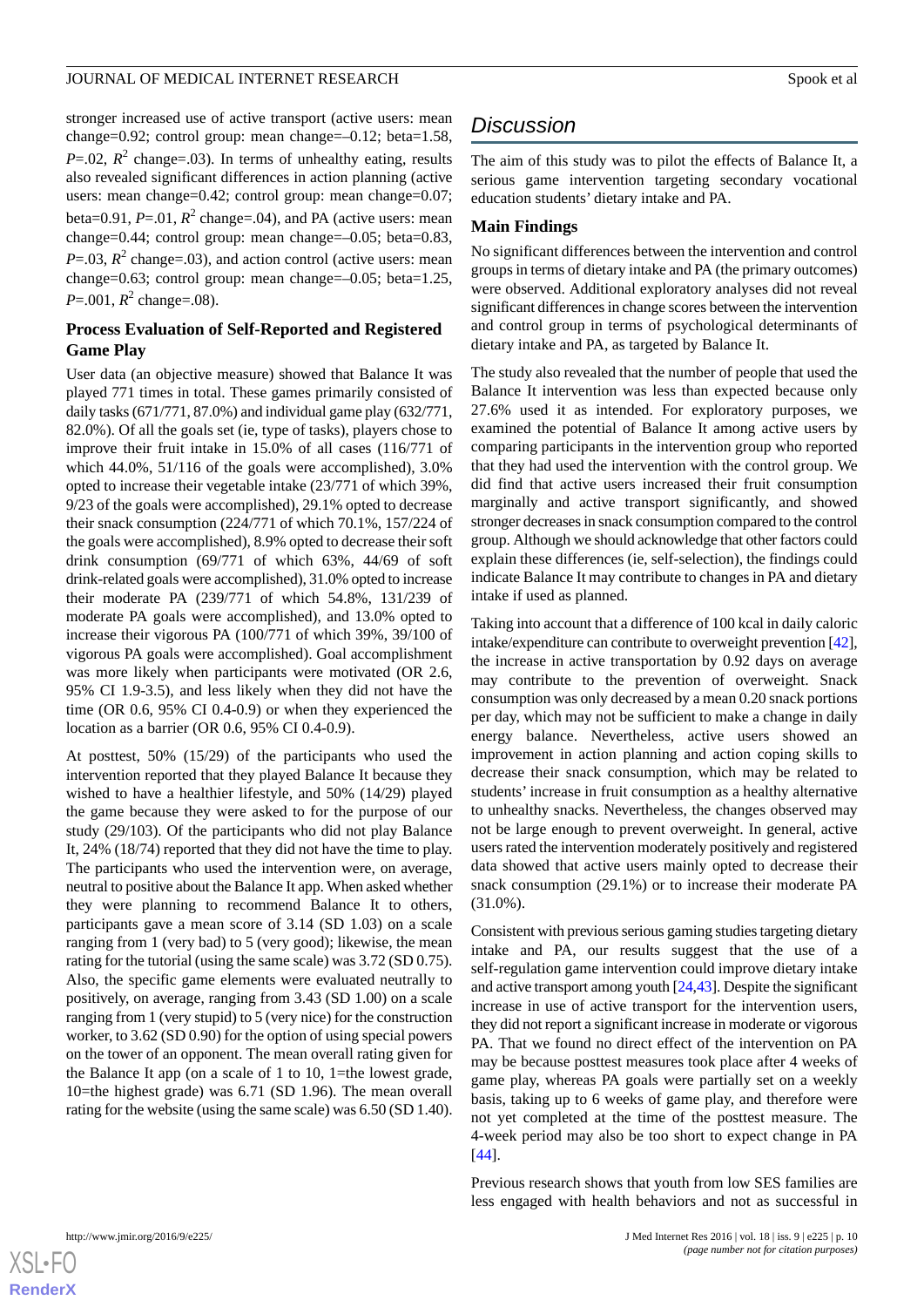terms of translating their health intentions into behavior [[45\]](#page-12-21). Therefore, we incorporated gameplay, reminders, professional support, and social contracting into our serious game to stimulate intervention use. Moreover, we plan to embed the intervention within an existing student tracking system as suggested by Crutzen and other authors [[46-](#page-12-22)[48](#page-13-0)] (see [\[30](#page-12-6)] for a more detailed description of Intervention Mapping step 5: program implementation) to stimulate initial use. Despite these attempts to encourage implementation use, only 27.6% of the intervention group reported actual use of Balance It. Although these active users were moderately positive about Balance It, it may be that players were not sufficiently transported into the game by the narrative of Balance It because the narrative that was used to stimulate immersion is more in line with what Lu et al [\[49](#page-13-1)] describe as an "instruction," which does not adequately facilitate immersion. According to Lu et al, narratives should have attractive features (eg, a plot, a beginning, middle, and an end), and should allow players to experience a character's happiness on their journey toward adoption of a healthy behavior more

directly and vividly than didactic instruction alone [[49\]](#page-13-1). However, in practice, professional game designers often stress the importance of game simplicity to enhance motivation to play (see also [\[50](#page-13-2)]), limiting the space for extensive narratives to be included within a game. One way of resolving this issue would be to use so-called novellas, which can be defined as highly immersive stories designed to increase engagement with the game intervention provided prior to the game [\[51](#page-13-3)]. Placing novellas outside the Balance It app may also be beneficial in terms of exposure because students were stimulated to follow the link to the Balance It website by the research assistant during pretest, but the research assistant was not able to check if all students downloaded the app. As such, participants would be more likely to be exposed to the novella, increasing the likelihood of intervention (or Balance It app) use. These so-called "novellas" are still in their infancy, but because they seem to be a rather promising way of countering low levels of engagement, further research is recommended.

# **Limitations**

Some limitations of this study should be acknowledged. First, the study is a cluster randomized trial, which was chosen over a randomized controlled trial because of practical considerations (ie, school coordinators who wanted their students to be in the same condition), to prevent contamination effects and to enhance participant compliance [[31,](#page-12-7)[52\]](#page-13-4). It should also be noted that participants who were at criteria for the outcomes (ie, students who already eat healthy and have sufficient PA) at baseline were included in the cluster randomized trial, which may have reduced the overall effect size. A second limitation is that only a pretest and posttest were included in this study, and follow-up measures to evaluate long-term effects were lacking.

# <span id="page-10-0"></span>**Conflicts of Interest**

None declared.

#### **References**

 $XS$ -FO **[RenderX](http://www.renderx.com/)**

1. Eisenberg ME, Neumark-Sztainer D, Story M. Associations of weight-based teasing and emotional well-being among adolescents. Arch Pediatr Adolesc Med 2003 Aug;157(8):733-738. [doi: [10.1001/archpedi.157.8.733\]](http://dx.doi.org/10.1001/archpedi.157.8.733) [Medline: [12912777\]](http://www.ncbi.nlm.nih.gov/entrez/query.fcgi?cmd=Retrieve&db=PubMed&list_uids=12912777&dopt=Abstract)

Consequently, the results of this study are based on change scores collected over a 4-week period, whereas many PA-related goals that were set by game players took 6 weeks to accomplish. As such, we might not expect the full effects of Balance It to reveal themselves until participants had used it for 6 weeks. Participants were contacted via email and requested to fill in the follow-up questionnaire 4 weeks after the posttest measure, but with a response rate of only 4%, we did not analyze these data. Finally, email addresses were inaccurately reported (or not reported) in the Balance It app, which was unfortunate because we needed them to merge (objective) user data with self-reported survey data at baseline and at posttest. Consequently, user data could not be merged with self-reported data and conclusions about the objective use of the intervention in relation to the learning outcomes should be interpreted with care. We recommend that future research use a randomized controlled trial design and incorporate appropriate follow-up measures and checks regarding the collection of email addresses or the inclusion of other merge variables.

Finally, it should be noted that despite the potential of the peer-support component as included in the Balance It website to increase intervention effects on self-regulation skills [[53\]](#page-13-5), usage of the peer-support system was rather disappointing (ie, only 7% of the users reported actual use of the peer-support system). The lack of peer-support system use is a commonly reported problem in online interventions [[54\]](#page-13-6), although if used, peer-support systems could have facilitated behavior change and problem-solving processes [\[29](#page-12-5)]. Because the peer-support system was placed outside the Balance It app as a result from a trade-off that was made between developers and behavior change experts about the number of layers within the game, visiting the system online may have been a barrier. A second explanation for the lack of peer-support system use may also be derived from the limited number of schools (ie, n=4) included in this cluster randomized trial. In total, only two schools were allocated to the intervention group, indicating that most participants knew one another in daily life. If students preferred to receive or provide social support, this may have taken place in real life instead of through the online peer-support system of Balance It.

# **Conclusion**

The Balance It intervention did not show favorable effects on dietary intake and PA compared to the control condition. However, only a small number of people in the intervention condition actually used Balance It (27.6%). Exploratory analyses did suggest that, if used as planned, Balance It could contribute to changing dietary intake and PA behaviors, albeit it remains debatable whether this would be sufficient to prevent overweight.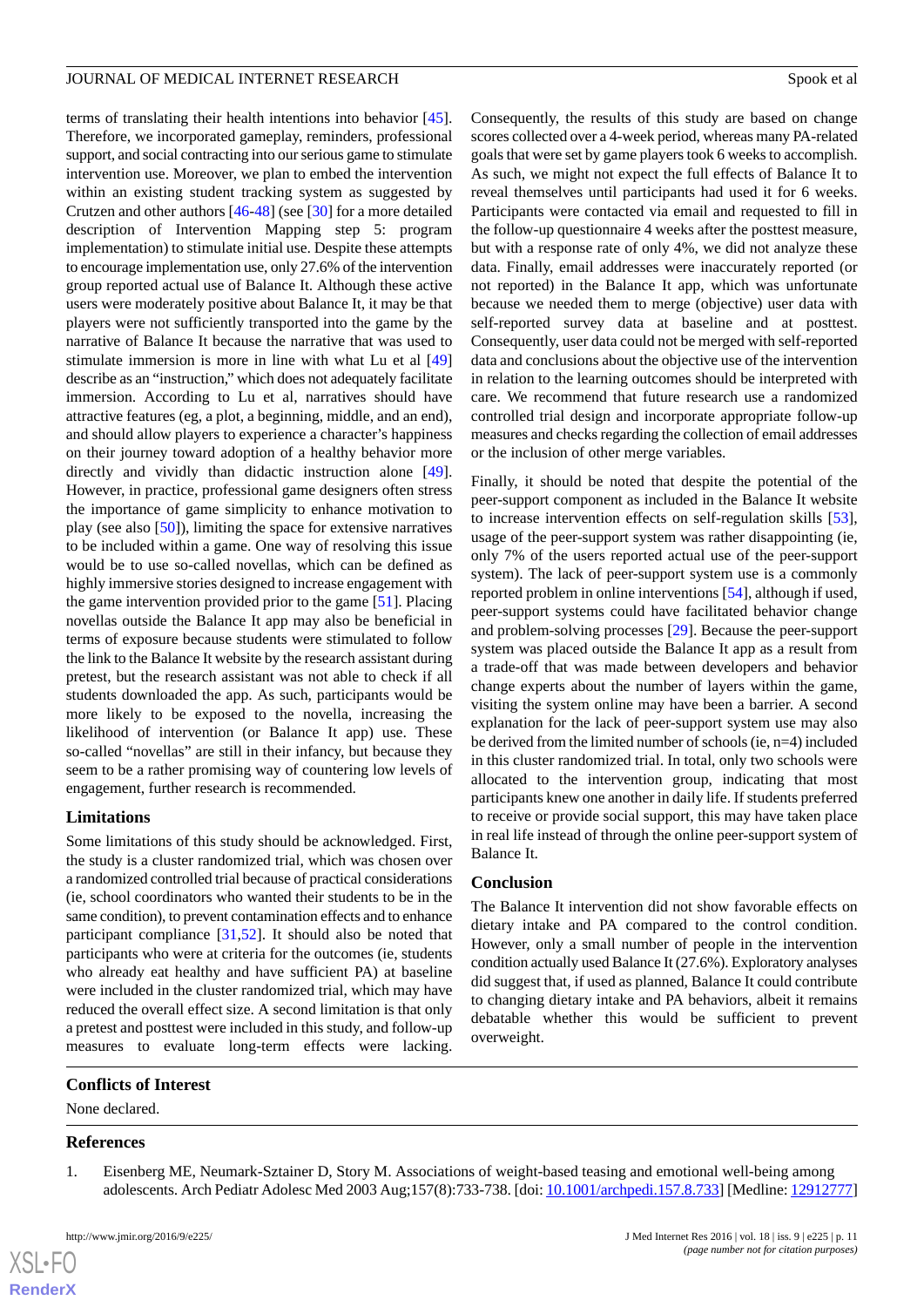- 2. Formiguera X, Cantón A. Obesity: epidemiology and clinical aspects. Best Pract Res Clin Gastroenterol 2004 Dec;18(6):1125-1146. [doi: [10.1016/j.bpg.2004.06.030\]](http://dx.doi.org/10.1016/j.bpg.2004.06.030) [Medline: [15561643](http://www.ncbi.nlm.nih.gov/entrez/query.fcgi?cmd=Retrieve&db=PubMed&list_uids=15561643&dopt=Abstract)]
- 3. Roberts RE, Deleger S, Strawbridge WJ, Kaplan GA. Prospective association between obesity and depression: evidence from the Alameda County Study. Int J Obes Relat Metab Disord 2003 Apr;27(4):514-521. [doi: [10.1038/sj.ijo.0802204](http://dx.doi.org/10.1038/sj.ijo.0802204)] [Medline: [12664085](http://www.ncbi.nlm.nih.gov/entrez/query.fcgi?cmd=Retrieve&db=PubMed&list_uids=12664085&dopt=Abstract)]
- 4. Storch EA, Milsom VA, Debraganza N, Lewin AB, Geffken GR, Silverstein JH. Peer victimization, psychosocial adjustment, and physical activity in overweight and at-risk-for-overweight youth. J Pediatr Psychol 2007;32(1):80-89 [[FREE Full text](http://jpepsy.oxfordjournals.org/cgi/pmidlookup?view=long&pmid=16601255)] [doi: [10.1093/jpepsy/jsj113](http://dx.doi.org/10.1093/jpepsy/jsj113)] [Medline: [16601255](http://www.ncbi.nlm.nih.gov/entrez/query.fcgi?cmd=Retrieve&db=PubMed&list_uids=16601255&dopt=Abstract)]
- <span id="page-11-0"></span>5. Stunkard AJ, Faith MS, Allison KC. Depression and obesity. Biol Psychiatry 2003 Aug 1;54(3):330-337. [Medline: [12893108](http://www.ncbi.nlm.nih.gov/entrez/query.fcgi?cmd=Retrieve&db=PubMed&list_uids=12893108&dopt=Abstract)]
- <span id="page-11-1"></span>6. Joint WHO/FAO Expert Consultation on Diet, Nutrition and the Prevention of Chronic Diseases. Diet, Nutrition and the Prevention of Chronic Diseases. Geneva: Word Health Organization; 2004. URL: [http://apps.who.int/iris/bitstream/10665/](http://apps.who.int/iris/bitstream/10665/42665/1/WHO_TRS_916.pdf) [42665/1/WHO\\_TRS\\_916.pdf](http://apps.who.int/iris/bitstream/10665/42665/1/WHO_TRS_916.pdf) [accessed 2016-08-05] [\[WebCite Cache ID 6jWyyOjeN](http://www.webcitation.org/

                                            6jWyyOjeN)]
- <span id="page-11-2"></span>7. Bernaards C, Van Buuren S. Rapportage veranderingen in het beweeggedrag van mbo studenten: TNO (No. R10185). Leiden, the Netherlands: TNO Behavioural and Societal Sciences; 2012. URL: [http://www.stefvanbuuren.nl/publications/](http://www.stefvanbuuren.nl/publications/2012%20Veranderingen%20in%20het%20beweeggedrag%20van%20mbo%20studenten.pdf) [2012%20Veranderingen%20in%20het%20beweeggedrag%20van%20mbo%20studenten.pdf](http://www.stefvanbuuren.nl/publications/2012%20Veranderingen%20in%20het%20beweeggedrag%20van%20mbo%20studenten.pdf) [accessed 2016-08-04] [[WebCite Cache ID 6jVZ5MVsr](http://www.webcitation.org/

                                            6jVZ5MVsr)]
- 8. Schönbeck Y, van Buuren S. Factsheet resultaten vijfde landelijke groeistudie. Leiden, the Netherlands: TNO; 2010. URL: <https://www.tno.nl/media/1996/20100608-factsheet-resultaten-vijfde-landelijke-groeistudie1.pdf> [accessed 2016-08-05] [[WebCite Cache ID 6jWzD3v0P](http://www.webcitation.org/

                                            6jWzD3v0P)]
- <span id="page-11-3"></span>9. Wang Y, Monteiro C, Popkin BM. Trends of obesity and underweight in older children and adolescents in the United States, Brazil, China, and Russia. Am J Clin Nutr 2002 Jun;75(6):971-977 [[FREE Full text](http://www.ajcn.org/cgi/pmidlookup?view=long&pmid=12036801)] [Medline: [12036801\]](http://www.ncbi.nlm.nih.gov/entrez/query.fcgi?cmd=Retrieve&db=PubMed&list_uids=12036801&dopt=Abstract)
- <span id="page-11-4"></span>10. Wang Y, Liang H, Tussing L, Braunschweig C, Caballero B, Flay B. Obesity and related risk factors among low socio-economic status minority students in Chicago. Public Health Nutr 2007 Sep;10(9):927-938. [doi: [10.1017/S1368980007658005](http://dx.doi.org/10.1017/S1368980007658005)] [Medline: [17381954](http://www.ncbi.nlm.nih.gov/entrez/query.fcgi?cmd=Retrieve&db=PubMed&list_uids=17381954&dopt=Abstract)]
- <span id="page-11-5"></span>11. Tate D. Application of innovative technologies in the prevention and treatment of overweight in children and adolescents. In: Jelalian E, Stelle RG, editors. Handbook of Childhood and Adolescent Obesity. New York, NY: Springer Science and Business Media; 2008:378-404.
- <span id="page-11-6"></span>12. van Keulen HM, Mesters I, Ausems M, van Breukelen G, Campbell M, Resnicow K, et al. Tailored print communication and telephone motivational interviewing are equally successful in improving multiple lifestyle behaviors in a randomized controlled trial. Ann Behav Med 2011 Feb;41(1):104-118 [[FREE Full text](http://europepmc.org/abstract/MED/20878293)] [doi: [10.1007/s12160-010-9231-3\]](http://dx.doi.org/10.1007/s12160-010-9231-3) [Medline: [20878293](http://www.ncbi.nlm.nih.gov/entrez/query.fcgi?cmd=Retrieve&db=PubMed&list_uids=20878293&dopt=Abstract)]
- <span id="page-11-7"></span>13. Krebs P, Prochaska JO, Rossi JS. A meta-analysis of computer-tailored interventions for health behavior change. Prev Med 2010;51:214-221. [doi: [10.1016/j.ypme.2010.06.004](http://dx.doi.org/10.1016/j.ypme.2010.06.004)]
- <span id="page-11-8"></span>14. Kroeze W, Werkman A, Brug J. A systematic review of randomized trials on the effectiveness of computer-tailored education on physical activity and dietary behaviors. Ann Behav Med 2006;31(3):205-223. [doi: [10.1207/s1532496abm3103\\_2\]](http://dx.doi.org/10.1207/s1532496abm3103_2)
- <span id="page-11-9"></span>15. Nguyen B, Kornman KP, Baur LA. A review of electronic interventions for prevention and treatment of overweight and obesity in young people. Obes Rev 2011 May;12(5):e298-e314. [doi: [10.1111/j.1467-789X.2010.00830.x](http://dx.doi.org/10.1111/j.1467-789X.2010.00830.x)] [Medline: [21348921](http://www.ncbi.nlm.nih.gov/entrez/query.fcgi?cmd=Retrieve&db=PubMed&list_uids=21348921&dopt=Abstract)]
- 16. Van't Riet J, Crutzen R, de Vries H. Investigating predictors of visiting, using, and revisiting an online health-communication program: a longitudinal study. J Med Internet Res 2010 Sep;12(3):e37 [\[FREE Full text\]](http://www.jmir.org/2010/3/e37/) [doi: [10.2196/jmir.1345\]](http://dx.doi.org/10.2196/jmir.1345) [Medline: [20813716](http://www.ncbi.nlm.nih.gov/entrez/query.fcgi?cmd=Retrieve&db=PubMed&list_uids=20813716&dopt=Abstract)]
- <span id="page-11-10"></span>17. Crutzen R, de Nooijer J, Brouwer W, Oenema A, Brug J, de Vries NK. Internet-delivered interventions aimed at adolescents: a Delphi study on dissemination and exposure. Health Educ Res 2008 Jun;23(3):427-439 [\[FREE Full text\]](http://her.oxfordjournals.org/cgi/pmidlookup?view=long&pmid=18209115) [doi: [10.1093/her/cym094](http://dx.doi.org/10.1093/her/cym094)] [Medline: [18209115](http://www.ncbi.nlm.nih.gov/entrez/query.fcgi?cmd=Retrieve&db=PubMed&list_uids=18209115&dopt=Abstract)]
- <span id="page-11-11"></span>18. Crutzen R, de Nooijer J, Brouwer W, Oenema A, Brug J, de Vries NK. Strategies to facilitate exposure to internet-delivered health behavior change interventions aimed at adolescents or young adults: a systematic review. Health Educ Behav 2011 Feb;38(1):49-62. [doi: [10.1177/1090198110372878\]](http://dx.doi.org/10.1177/1090198110372878) [Medline: [21189422\]](http://www.ncbi.nlm.nih.gov/entrez/query.fcgi?cmd=Retrieve&db=PubMed&list_uids=21189422&dopt=Abstract)
- 19. DeSmet A, Van Ryckeghem D, Compernolle S, Baranowski T, Thompson D, Crombez G, et al. A meta-analysis of serious digital games for healthy lifestyle promotion. Prev Med 2014 Dec;69:95-107. [doi: [10.1016/j.ypmed.2014.08.026\]](http://dx.doi.org/10.1016/j.ypmed.2014.08.026) [Medline: [25172024](http://www.ncbi.nlm.nih.gov/entrez/query.fcgi?cmd=Retrieve&db=PubMed&list_uids=25172024&dopt=Abstract)]
- <span id="page-11-12"></span>20. Baranowski T, Baranowski J, Cullen KW, Marsh T, Islam N, Zakeri I, et al. Squire's Quest! Dietary outcome evaluation of a multimedia game. Am J Prev Med 2003 Jan;24(1):52-61. [Medline: [12554024\]](http://www.ncbi.nlm.nih.gov/entrez/query.fcgi?cmd=Retrieve&db=PubMed&list_uids=12554024&dopt=Abstract)
- 21. Baranowski T, Buday R, Thompson DI, Baranowski J. Playing for real: video games and stories for health-related behavior change. Am J Prev Med 2008 Jan;34(1):74-82 [\[FREE Full text\]](http://europepmc.org/abstract/MED/18083454) [doi: [10.1016/j.amepre.2007.09.027\]](http://dx.doi.org/10.1016/j.amepre.2007.09.027) [Medline: [18083454](http://www.ncbi.nlm.nih.gov/entrez/query.fcgi?cmd=Retrieve&db=PubMed&list_uids=18083454&dopt=Abstract)]
- 22. Graesser A, Chipman P, Leeming F, Biedenback S. Deep learning and emotion in serious games. In: Ritterfeld U, Cody M, Vorderer P, editors. Serious Games, Mechanisms and Effects. New York, NY: Routledge; 2009.
- 23. Prensky M. Digital Game-Based Learning. St Paul, MN: Paragon House; 2007.

[XSL](http://www.w3.org/Style/XSL)•FO **[RenderX](http://www.renderx.com/)**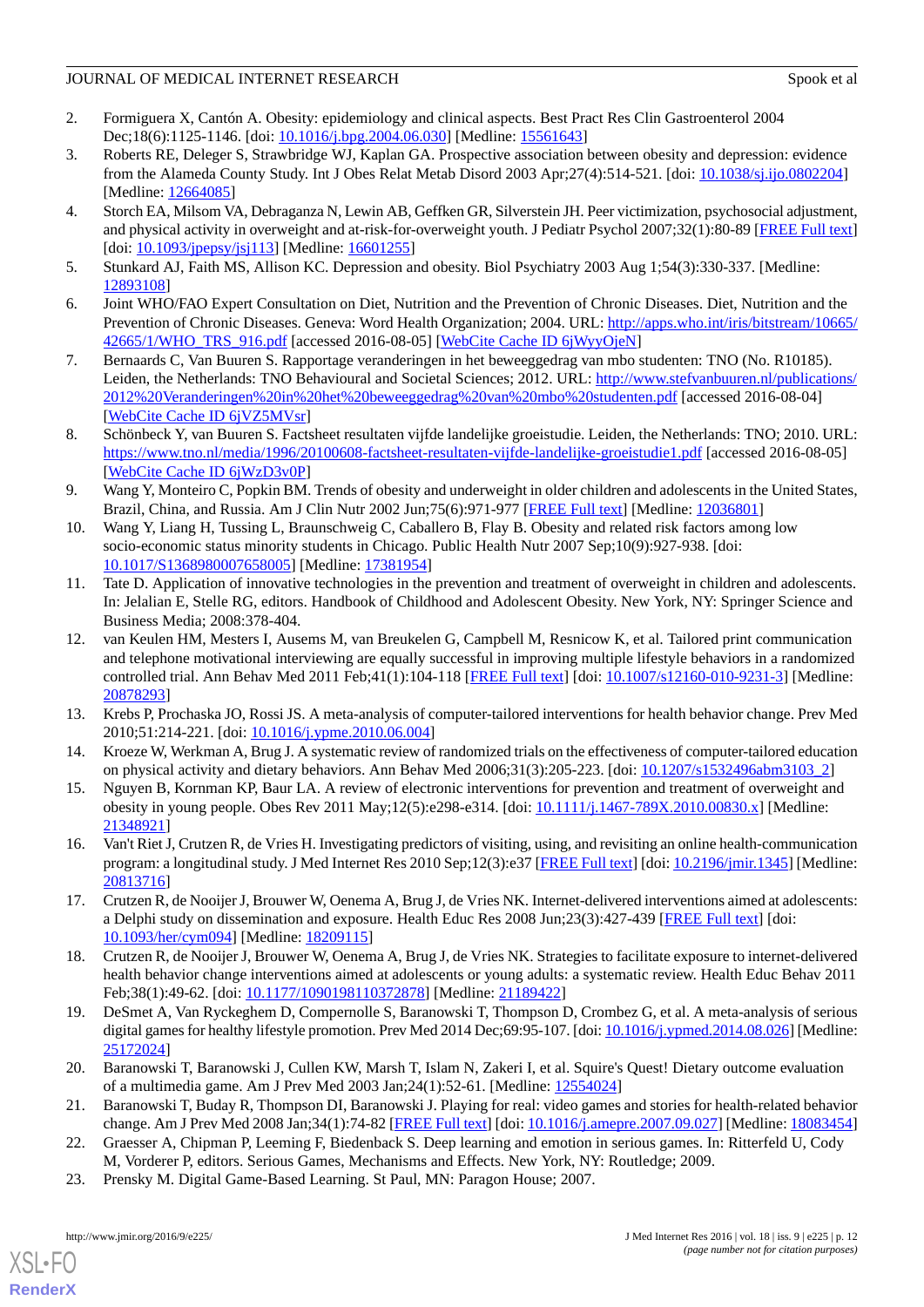- <span id="page-12-0"></span>24. Baranowski T, Baranowski J, Thompson D, Buday R, Jago R, Griffith MJ, et al. Video game play, child diet, and physical activity behavior change a randomized clinical trial. Am J Prev Med 2011 Jan;40(1):33-38 [\[FREE Full text](http://europepmc.org/abstract/MED/21146765)] [doi: [10.1016/j.amepre.2010.09.029](http://dx.doi.org/10.1016/j.amepre.2010.09.029)] [Medline: [21146765\]](http://www.ncbi.nlm.nih.gov/entrez/query.fcgi?cmd=Retrieve&db=PubMed&list_uids=21146765&dopt=Abstract)
- <span id="page-12-1"></span>25. Thompson D, Bhatt R, Vazquez I, Cullen KW, Baranowski J, Baranowski T, et al. Creating action plans in a serious video game increases and maintains child fruit-vegetable intake: a randomized controlled trial. Int J Behav Nutr Phys Act 2015 Mar;12:39 [[FREE Full text\]](http://ijbnpa.biomedcentral.com/articles/10.1186/s12966-015-0199-z) [doi: [10.1186/s12966-015-0199-z\]](http://dx.doi.org/10.1186/s12966-015-0199-z) [Medline: [25890060\]](http://www.ncbi.nlm.nih.gov/entrez/query.fcgi?cmd=Retrieve&db=PubMed&list_uids=25890060&dopt=Abstract)
- <span id="page-12-3"></span><span id="page-12-2"></span>26. Araújo-Soares V, McIntyre T, MacLennan G, Sniehotta FF. Development and exploratory cluster-randomised opportunistic trial of a theory-based intervention to enhance physical activity among adolescents. Psychol Health 2009 Sep;24(7):805-822. [doi: [10.1080/08870440802040707](http://dx.doi.org/10.1080/08870440802040707)] [Medline: [20205028\]](http://www.ncbi.nlm.nih.gov/entrez/query.fcgi?cmd=Retrieve&db=PubMed&list_uids=20205028&dopt=Abstract)
- <span id="page-12-4"></span>27. Maes S, Karoly P. Self-regulation assessment and intervention in physical health and illness: a review. App Psych 2005 Apr;54(2):267-299. [doi: [10.1111/j.1464-0597.2005.00210.x](http://dx.doi.org/10.1111/j.1464-0597.2005.00210.x)]
- <span id="page-12-5"></span>28. van Genugten L, van Empelen P, Flink I, Oenema A. Systematic development of a self-regulation weight-management intervention for overweight adults. BMC Public Health 2010 Oct;10:649 [\[FREE Full text](http://bmcpublichealth.biomedcentral.com/articles/10.1186/1471-2458-10-649)] [doi: [10.1186/1471-2458-10-649](http://dx.doi.org/10.1186/1471-2458-10-649)] [Medline: [20979603](http://www.ncbi.nlm.nih.gov/entrez/query.fcgi?cmd=Retrieve&db=PubMed&list_uids=20979603&dopt=Abstract)]
- <span id="page-12-6"></span>29. Bartholomew LK, Parcel GS, Kok G, Gottlieb NH, Fernández ME. Planning Health Promotion Programs: An Intervention Mapping Approach. New York, NY: Jossey-Bass; 2011.
- <span id="page-12-7"></span>30. Spook JE, Paulussen T, Paulissen R, Visschedijk G, Kok G, van Empelen P. Design rationale behind the serious self-regulation game intervention "Balance It": overweight prevention among secondary vocational education students in the Netherlands. Games Health J 2015 Oct;4(5):387-400. [doi:  $10.1089/g4h.2014.0142$ ] [Medline: [26181575](http://www.ncbi.nlm.nih.gov/entrez/query.fcgi?cmd=Retrieve&db=PubMed&list_uids=26181575&dopt=Abstract)]
- <span id="page-12-8"></span>31. Donner A, Klar N. Design and analysis of cluster randomization trials in health research. Int J Epidemiol 2001;30(2):407-408.  $\left[$ doi:  $\frac{10.1093}{\text{tie}}\right. \left| \frac{30.2.407}{\text{a}} \right]$
- <span id="page-12-10"></span><span id="page-12-9"></span>32. Michie S, Abraham C, Whittington C, McAteer J, Gupta S. Effective techniques in healthy eating and physical activity interventions: a meta-regression. Health Psychol 2009 Nov;28(6):690-701. [doi: [10.1037/a0016136](http://dx.doi.org/10.1037/a0016136)] [Medline: [19916637](http://www.ncbi.nlm.nih.gov/entrez/query.fcgi?cmd=Retrieve&db=PubMed&list_uids=19916637&dopt=Abstract)]
- <span id="page-12-11"></span>33. van Assema P, Brug J, Ronda G, Steenhuis I. The relative validity of a short Dutch questionnaire as a means to categorize adults and adolescents to total and saturated fat intake. J Hum Nutr Diet 2001 Oct;14(5):377-390. [Medline: [11906579\]](http://www.ncbi.nlm.nih.gov/entrez/query.fcgi?cmd=Retrieve&db=PubMed&list_uids=11906579&dopt=Abstract)
- 34. Douwes M, Hildebrandt VH. Vragen naar de mate van lichamelijke activiteit; onderzoek naar de test-hertest betrouwbaarheid en congruente validiteit van een vragenlijst. Geneeskunde En Sport 2000;33(1):9-16.
- <span id="page-12-12"></span>35. van der Horst K, Oenema A, van de Looij-Jansen P, Brug J. The ENDORSE study: research into environmental determinants of obesity related behaviors in Rotterdam schoolchildren. BMC Public Health 2008 Apr;8:142 [[FREE Full text](http://bmcpublichealth.biomedcentral.com/articles/10.1186/1471-2458-8-142)] [doi: [10.1186/1471-2458-8-142\]](http://dx.doi.org/10.1186/1471-2458-8-142) [Medline: [18442370\]](http://www.ncbi.nlm.nih.gov/entrez/query.fcgi?cmd=Retrieve&db=PubMed&list_uids=18442370&dopt=Abstract)
- <span id="page-12-13"></span>36. van Genugten L, van Empelen EP, Oenema A. Intervention use and action planning in a web-based computer-tailored weight management program for overweight adults: randomized controlled trial. JMIR Res Protoc 2014 Jul;3(3):e31 [\[FREE](http://www.researchprotocols.org/2014/3/e31/) [Full text\]](http://www.researchprotocols.org/2014/3/e31/) [doi: [10.2196/resprot.2599\]](http://dx.doi.org/10.2196/resprot.2599) [Medline: [25057122](http://www.ncbi.nlm.nih.gov/entrez/query.fcgi?cmd=Retrieve&db=PubMed&list_uids=25057122&dopt=Abstract)]
- <span id="page-12-15"></span><span id="page-12-14"></span>37. Spook JE, Paulussen T, Kok G, Van EP. Monitoring dietary intake and physical activity electronically: feasibility, usability, and ecological validity of a mobile-based Ecological Momentary Assessment tool. J Med Internet Res 2013;15(9):e214 [[FREE Full text](http://www.jmir.org/2013/9/e214/)] [doi: [10.2196/jmir.2617](http://dx.doi.org/10.2196/jmir.2617)] [Medline: [24067298](http://www.ncbi.nlm.nih.gov/entrez/query.fcgi?cmd=Retrieve&db=PubMed&list_uids=24067298&dopt=Abstract)]
- <span id="page-12-16"></span>38. Spook J, Paulussen T, Kok G, Van Empelen P. Keeping it Real: Monitoring and Understanding Health Behavior in Daily Life [dissertation]. Meppel, The Netherlands: PrintSupport4U; 2016.
- <span id="page-12-17"></span>39. Sniehotta F, Nagy G, Scholz U, Schwarzer R. The role of action control in implementing intentions during the first weeks of behaviour change. Brit J Soc Psychol 2006;45:87-106. [doi: [10.1348/014466605X624600\]](http://dx.doi.org/10.1348/014466605X624600)
- <span id="page-12-18"></span>40. Statistics Netherlands. Hoe doet het CBS dat nou? Standaarddefinitie allochtonen [How Does Statistics Netherlands Do This? Standard Definition Immigrants].. Voorburg: Statistics Netherlands; 2009. URL: <https://www.cbs.nl/> [accessed 2016-08-04] [\[WebCite Cache ID 6jVbGNT3Q\]](http://www.webcitation.org/

                                            6jVbGNT3Q)
- <span id="page-12-20"></span><span id="page-12-19"></span>41. Rijpstra A, Bernaards C. De leefstijl van MBO studenten in Nederland 2009/2010 (No. TNO/LS 2011.014). Leiden, the Netherlands: TNO; 2011. URL:<https://www.gezondeschool.nl/content/de-leefstijl-van-mbo-studenten-nederland-20092010> [accessed 2016-08-04] [\[WebCite Cache ID 6jVbLsDMF\]](http://www.webcitation.org/

                                            6jVbLsDMF)
- <span id="page-12-21"></span>42. Hill JO, Wyatt HR, Reed GW, Peters JC. Obesity and the environment: where do we go from here? Science 2003 Feb 7;299(5608):853-855. [doi: [10.1126/science.1079857\]](http://dx.doi.org/10.1126/science.1079857) [Medline: [12574618](http://www.ncbi.nlm.nih.gov/entrez/query.fcgi?cmd=Retrieve&db=PubMed&list_uids=12574618&dopt=Abstract)]
- <span id="page-12-22"></span>43. Baranowski T, Davis M, Resnicow K, Baranowski J, Doyle C, Lin LS, et al. Gimme 5 fruit, juice, and vegetables for fun and health: outcome evaluation. Health Educ Behav 2000 Feb;27(1):96-111. [Medline: [10709795](http://www.ncbi.nlm.nih.gov/entrez/query.fcgi?cmd=Retrieve&db=PubMed&list_uids=10709795&dopt=Abstract)]
- 44. Prochaska JO. Transtheoretical model of behavior change. In: Gellman M, Turner JR, editors. Encyclopedia of Behavioral Medicine. New York, NY: Springer-Verlag; 2013:1997-2000.
- 45. Conner M, McEachan R, Jackson C, McMillan B, Woolridge M, Lawton R. Moderating effect of socioeconomic status on the relationship between health cognitions and behaviors. Ann Behav Med 2013;46:19-30. [doi: [10.1007/a12160-013-9481-y\]](http://dx.doi.org/10.1007/a12160-013-9481-y)
- 46. Abraham C, Michie S. A taxonomy of behavior change techniques used in interventions. Health Psychol 2008 May;27(3):379-387. [doi: [10.1037/0278-6133.27.3.379\]](http://dx.doi.org/10.1037/0278-6133.27.3.379) [Medline: [18624603\]](http://www.ncbi.nlm.nih.gov/entrez/query.fcgi?cmd=Retrieve&db=PubMed&list_uids=18624603&dopt=Abstract)
- 47. Brouwer W, Kroeze W, Crutzen R, de Nooijer J, de Vries NK, Brug J, et al. Which intervention characteristics are related to more exposure to internet-delivered healthy lifestyle promotion interventions? A systematic review. J Med Internet Res 2011 Jan;13(1):e2 [[FREE Full text](http://www.jmir.org/2011/1/e2/)] [doi: [10.2196/jmir.1639](http://dx.doi.org/10.2196/jmir.1639)] [Medline: [21212045](http://www.ncbi.nlm.nih.gov/entrez/query.fcgi?cmd=Retrieve&db=PubMed&list_uids=21212045&dopt=Abstract)]